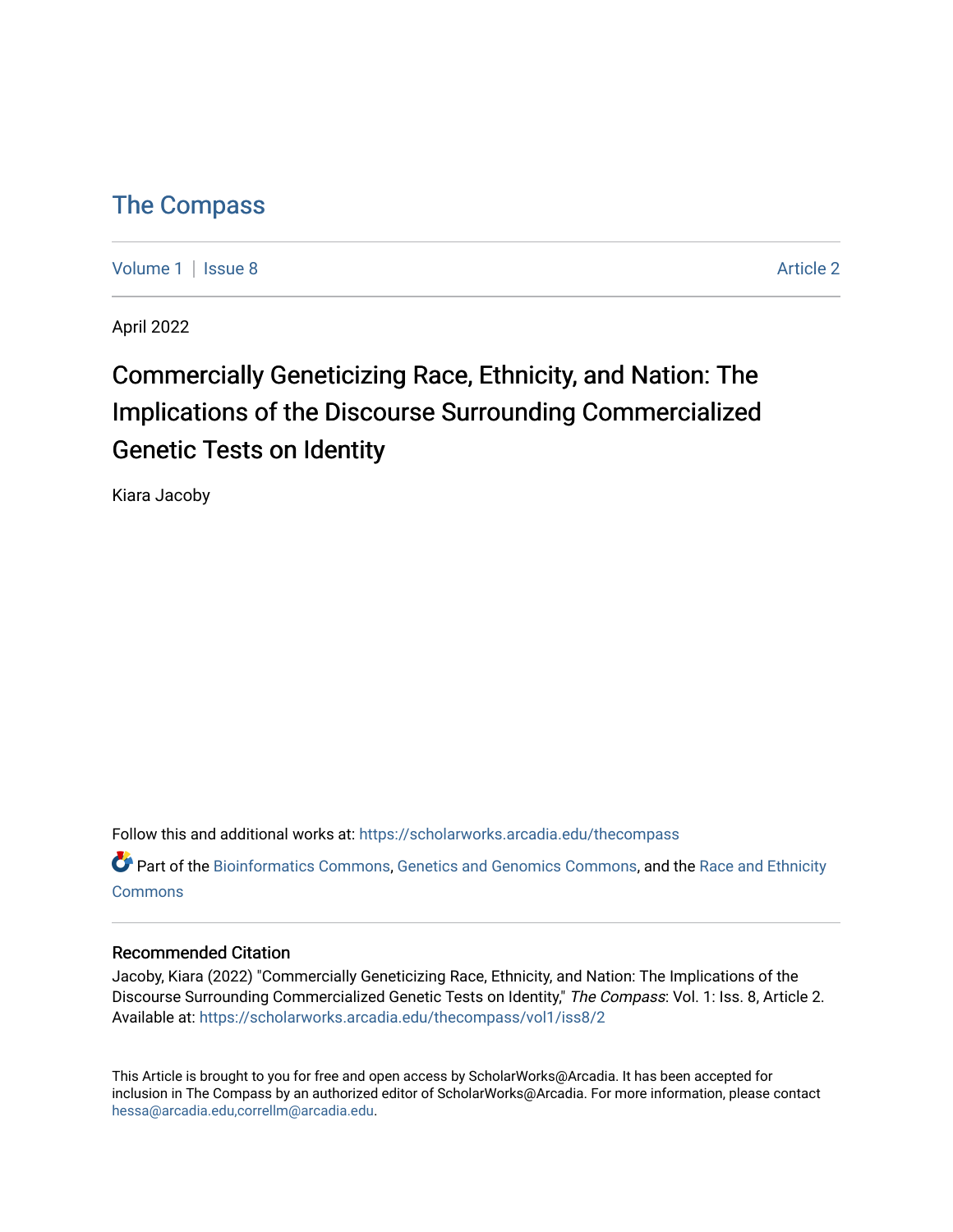## **Commercially Geneticizing Race, Ethnicity, and Nation: The Implications of the Discourse Surrounding Commercialized Genetic Tests on Identity**

### **By:** Kiara Jacoby, *Arcadia University*

Sitting in the park on a sunny day, I remember listening to my grandmother as she recounted the stories about her childhood in Rome and her experiences living through World War II. Later, when encountered with the question "What are you?", I would reflect on the vivid pictures painted by her stories and proudly say, "I am Italian." My heritage was solidified with a 'Ciao bella' as I walked through the door at family gatheings, by eating endless pizzelle cookies with my family, and through exchanging stories about my grandmother's migration to the United States. What would happen if my identity sources suddenly changed, say from a connection with these lived experiences to a DNA test? How would it affect what I see as my identity and how I relate myself to the global world through my heritage? Seeing the growing popularity of DNA tests following commercials airing from a variety of commercialized genetic testing companies, I began to question how they impact identity formation. If commercialized DNA tests like 23and-Me or MyAncestry claim to uncover heritage through the double helix, how does the use of these products impact lived and learned identity experiences? Only a small number of scholars and journalists have explored the intersection between commercialized genetic tests and the sociocultural.<sup>1</sup> This paper aims to contribute to said intersection by utilizing discourse analysis to understand how these tests impact identity.

Often, we receive narratives from family and friends, with first and secondhand migration accounts or experiences with other countries. Identities develop into experiences as specific cultural traditions are performed with family and community. These racial, ethnic, and national conceptualizations divide groups of people as different from one another.<sup>2</sup> Identity frameworks are concepts created by humans, not concepts inherent in human existence.3 Often, discourse aids in the creation and rationalization of these identity conceptualizations, solidifying each identity as independent and intersectional.4 Despite their constructed nature, these identity categorizations are lived and experienced, connected directly to the socio-cultural-political world.<sup>5</sup> Each individual human is a compilation of traits and characteristics influenced by societal and biological factors; the biological factors can be attributed to a person's DNA (deoxyribonucleic acid). DNA lives in all human cells with fifty percent coming from each parent. Genetic and genomic science initially understood genetics in simple ways, but has developed significantly. Genetic analysis aids in producing more effective medicine, developing preventative measures for individuals with genetically inherited diseases, and creating a deeper understanding of the human species' biological makeup.6 Apart from health and lab science, companies inspired by population genomics apply genetic analysis to modern constructions of race, nationality, and ethnicity to sell to customers. Personalized genomics are widely used and play into humans' interests and needs to find belonging. The rise in popularity of personalized in-home genetic test-

5 Pierre Bourdieu, "Social Space and Symbolic Power," *Sociological Theory 7*, no. 1 (1989).

<sup>1</sup> Timothy Caulfield and Tania Bubelam, "Media Representations of Genetic Discoveries: Hype in the Headlines," *Health Law Review* 12, no. 2 (2004), http://hdl.handle.net/10822/524853; Angela Saini, *Superior: the Return of Race Science*, (Boston: Beacon Press, 2019).

<sup>2</sup> Rob DeSalle and Ian Tattersall, *Troublesome Science: The Misuse of Genetics and Genomics in Understanding Race* (New York: Columbia University Press, 2018).

<sup>3</sup> Ibid.

<sup>4</sup> Uma Pradhan, "Simultaneous Identities: Ethnicity and Nationalism in Mother Tongue Education in Nepal," *Nations and Nationalism* 25, no. 2 (2019): 718.

<sup>6</sup> Pamela Sankar and Mildred K. Cho, "Toward a New Vocabulary of Human Genetic Variation," *Science 298* (November 2002).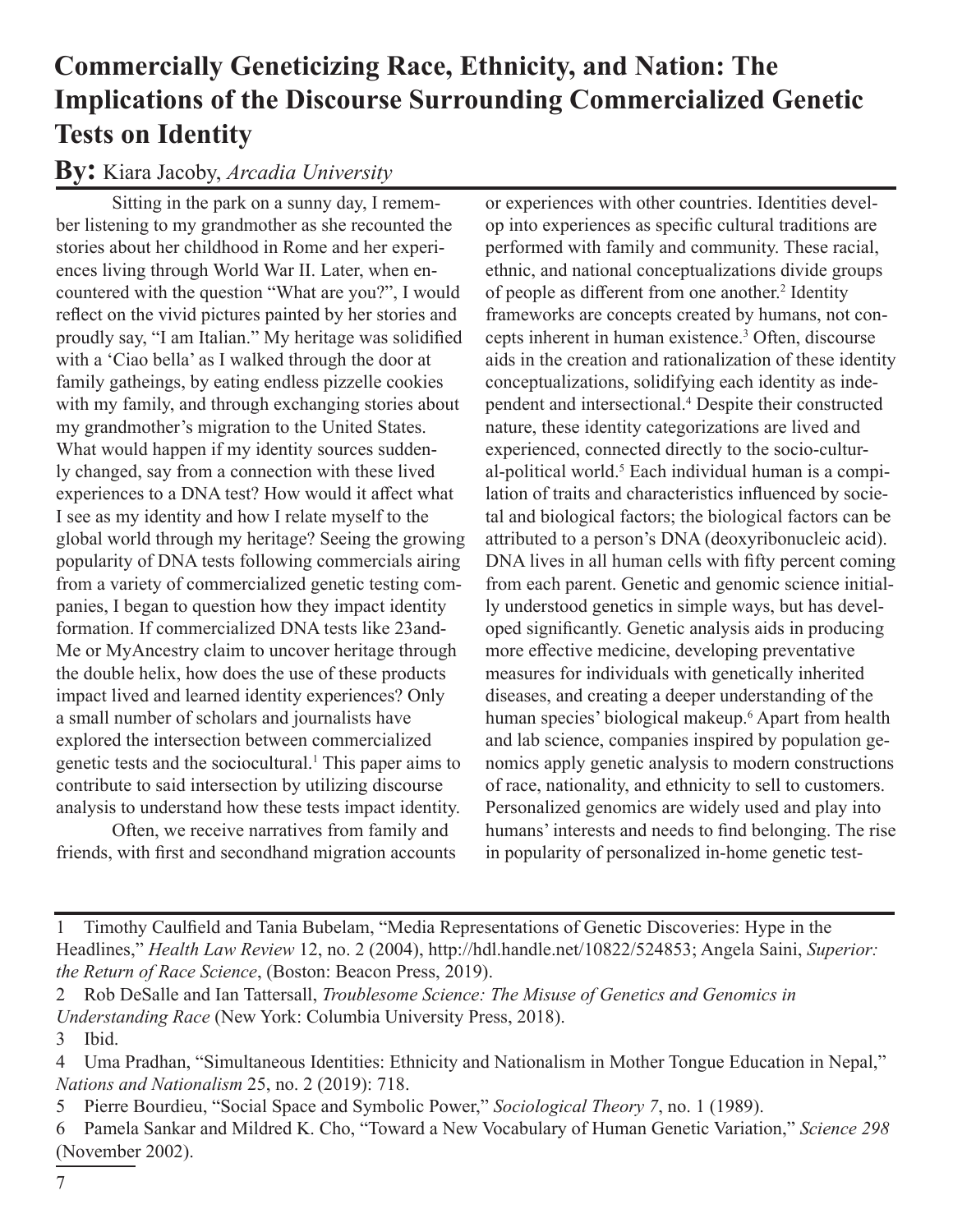ing kits plays into consumers' psychological need to belong by providing answers to the questions "Who?" or "What are you?", genericizing identity that was previously lived and learned. To do so, these companies provide consumers with an opportunity to have their DNA coded for a set price. Companies play into these needs in order to sell products, while consumers use the products for these same reasons. Technologies of identity formation are created by human needs to belong, the current role of technology in society, and historic intersections of DNA and identity; framed by previously constructed lived identities, these technologies are commercialized and rationalized through discourse present in various media forms.

Discourse presented in media representing commercialized genetic tests in ads, reaction videos, and on company websites collectively iconize a discoverable 'true' identity as rooted in a person's genetic makeup (DNA). This is thus understood as being defined by one's group identity through previously constructed ethno-racial-national frameworks; all of which is re-affirmed through the negation of previously learned identities and scientific discourse use. **Technologies of Identity Formation7**

Group and individual identity formation are integral to the human experience and are increasingly influenced by technologies and science. Group identity is created and expressed through morals and practices, fulfilling the human need to belong. As technologies develop, so does their impact on identity, human culture, and society. This impact extends to shaping identity. As scientific publications associate DNA and identity as one, technology becomes integral to identity formation. The analysis of my data argues the superior value of a social constructivist framework, focusing on similarities in DNA to promote social cohesion, while detailing and critiquing the ideology which is presently used by commercialized genetic technology companies iconizing DNA to identity.

#### **a. Identity and Belonging**

Group identity frameworks (present in genetic test results) play an important role in the lives of humans as social beings, who maintain a consistent interest in finding in-group belonging and do so by finding common connections with others and preexisting ingroups.<sup>8</sup> The emotional need for in-group belonging is influential to existence within and movement between groups.<sup>9</sup> Users of genetic tests note this need for belonging and look to find it in the tests; for example, a 23andMe user in a BuzzFeed video says, "I really hope that with this DNA test, I hope that I really do belong somewhere."<sup>10</sup> The need to find meaning and belonging in a group is met by the tests as a variety of ethnic, national, and racial groups are presented as the results to any purchased DNA test.<sup>11</sup> Alongside the need to belong is the desire for optimal distinctiveness: the human need to belong and assimilate that often conflicts with the simultaneous desire to be distinctively different.<sup>12</sup> By using the tests, individuals can find new belonging in groups, but also receive a unique set of ethno-racial-national groups relative to their DNA, since every "DNA story is unique."<sup>13</sup>

Individuals find meaning within groups, connecting morals that extend from group practices to their individual identities.<sup>14</sup> Identity groups, such as ethno-racial-national ones, are then significant to the salient behaviors and ideals of those who identify. Just as groups make up the individual, individuals make up

8 Brewer, "The Psychology of Prejudice."

- 12 Brewer, 476-480.
- 13 Data Set 1, Video 11.

14 Russell F. Korte, "A Review of Social Identity Theory with Implications for Training and Development," *Journal of European Industrial Training* 31, no. 3 (October 2007): 167–9.

<sup>7</sup> J. C. Turner, R. J. Brown, and H. Tajfel, "Social Comparison and Group Interest Ingroup Favouritism," *European Journal of Social Psycholog*y 9, no. 2 (June 1979); Marilynn B. Brewer, "The Psychology of Prejudice: Ingroup Love or Outgroup Hate?", *Journal of Social Issues* 55, no. 3 (1999).

<sup>9</sup> Turner, Brown, and Tajfel, "Social Comparison and Group Interest Ingroup Favouritism"; Jolle Demmers, *Theories of Violent Conflict: an Introduction* (London: Routledge, 2017) 42-44.

<sup>10</sup> BuzzFeedVideo, "Asian Americans Take A DNA Test"; Data Set 2, Video 17.

<sup>11</sup> Data Set 3.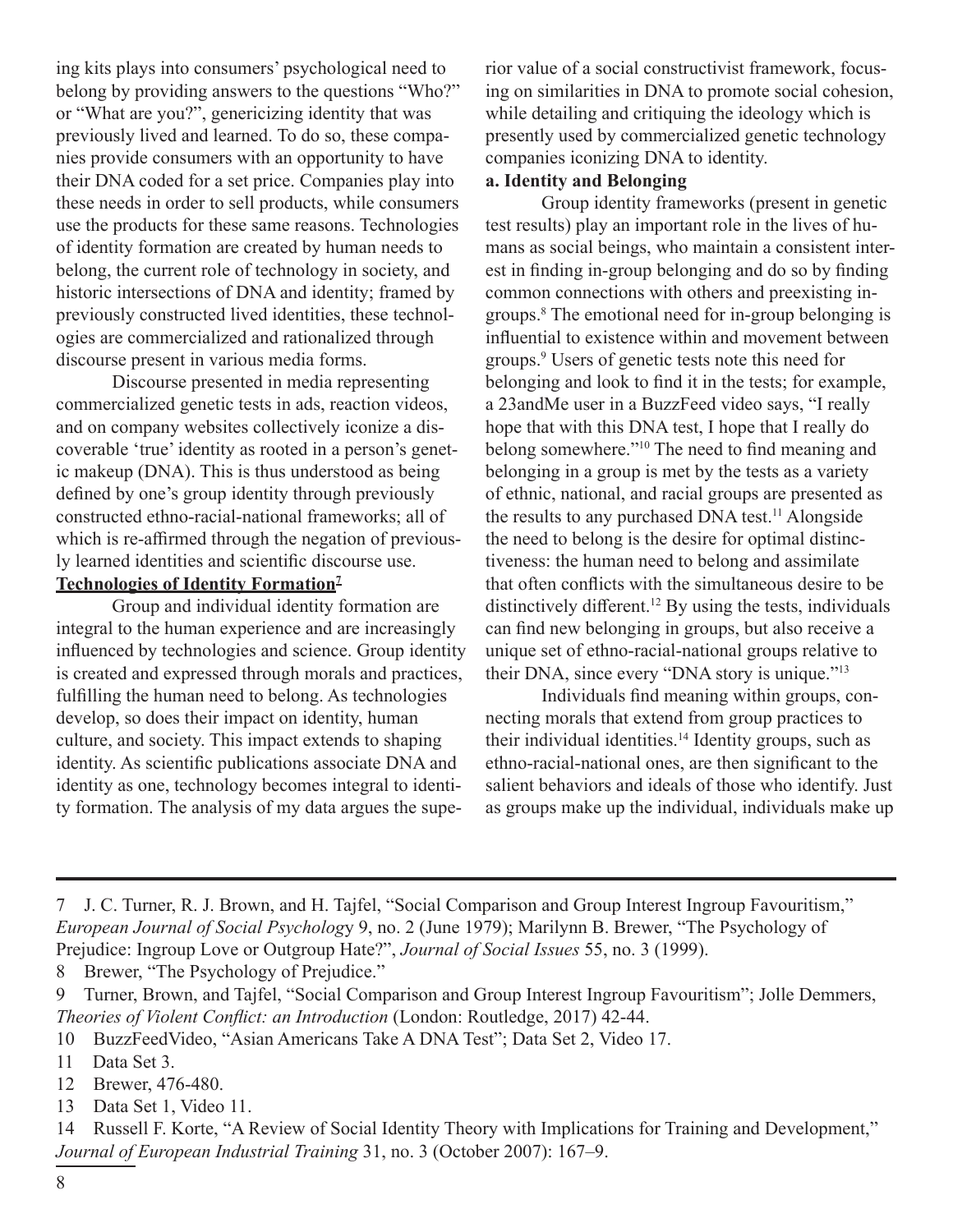the groups.15 Further, the behaviors of individuals and the ways in which they identify (for example, basing identity off of genetic tests) impacts larger social operations. Identity categorizations held by individuals can change over time, and categorizations themselves can change with new languages and national boundaries.16 **b. Technology in Society**

Consumer genetic technologies are one of the many aspects of technological and scientific developments integrated into human life. As science, technologies, and interfaces continue to advance, internet media consumption increases, and the implications media has on society are growing.<sup>17</sup> Nonhuman factors, such as technology appealing to the need to belong, influence human norms, behavior, and social networks.<sup>18</sup> As the technology use increases, humans become a part of technology and technology a part of humans.<sup>19</sup> Even identity itself is impacted by technology through social media interactions, which offer alternative, newly constructed spaces to belong.20 Genetic technologies are one technological advancement integrated into human lives, functions, and identity. The scientific technology used in commercialized genetic testing kits invite consumers to integrate technology into their self-ethno-racial-national identities.

The integration of technology into the human social, political, and cultural world makes the integration of DNA analysis technology into identity possible. This integration leads to behavior changes and altered notions of identity. The representation of science and technology in the media is trusted as

fact,<sup>21</sup> which is beneficial for companies who aim to sell products, such as commercialized genetic tests, that can be marketed as scientific, and therefore, trustworthy. Specifically, genetic science, referred to by Americans as 'salvationary,'<sup>22</sup> makes this purchasable science technology even more trusted and appealing to consumers. The test results are marketed and perceived as being highly accurate, despite the fine print stating guesswork and large error margins in the results.23 Overall excitement about results, minimal technical knowledge, and exclamations about the empirical demonstrate user's trust in commercialized genetic science technology as it informs identity. "This is where science has taken us in 2018," excitedly says a 23andMe user.<sup>24</sup> Technological and scientific synthesis with humanity (often through media) lays the foundation for commercialized genetic tests to successfully market their products as factual identity representations connecting DNA to ethno-racial-national frameworks and negate unaligned previously lived and learned identities.

#### **c. DNA and Identity**

Genomic science deeply converges with the socio-cultural-political world, far beyond the fields' beginnings in basic molecular human biology. The expanding field intersects and impacts humanity by associating DNA with specific human subgroups. Historically, scientific publications geneticized identity as a justification for racial inequalities in society.25 In the 19th century, 'pure science' used racial categorizations for genes and argued race as a result of hered-

- 15 Turner, Brown, and Tajfel; Brewer.
- 16 Ibid.
- 17 Oliver Boyd-Barrett, "Media Imperialism," in *The Palgrave Encyclopedia of Imperialism and Anti-Imperialism, eds. Immanuel Ness and Zak Cope (London: Palgrave Macmillan), 3.*
- 18 Ramon Fernandes Lourenço and Maria Inês Tomaél, "Actor-Network Theory and Cartography of Controversies in Information Science," *Pesquisa Brasileira Em Ciência Da Informação e Biblioteconomia* 14, no. 2 (2019).
- 19 Donna Jeanne Haraway, "Cyborg Manifesto," in *Cultural Theory: An Anthology*, eds. Imre Szeman and Timothy Kaposy (Hoboken: Wiley, 2010), 454-7.
- 20 Wendy D. Roth and Biorn Ivemark, "Genetic Options."
- 21 Caulfield and Bubelam, "Media Representations of Genetic Discoveries: Hype in the Headlines."
- 22 Kaushik Sunder Rajan, "Salvation and Nation," in *Biocapital: the Constitution of Postgenomic Life*, (Durham: Duke University Press, 2007).
- 23 Ibid.
- 24 Data Set 2, Video 4.

25 Peter J. Bowler, *The Mendelian Revolution: The Emergence of Hereditarian Concepts in Modern Science and Society* (London: Bloomsbury, 2015), 153.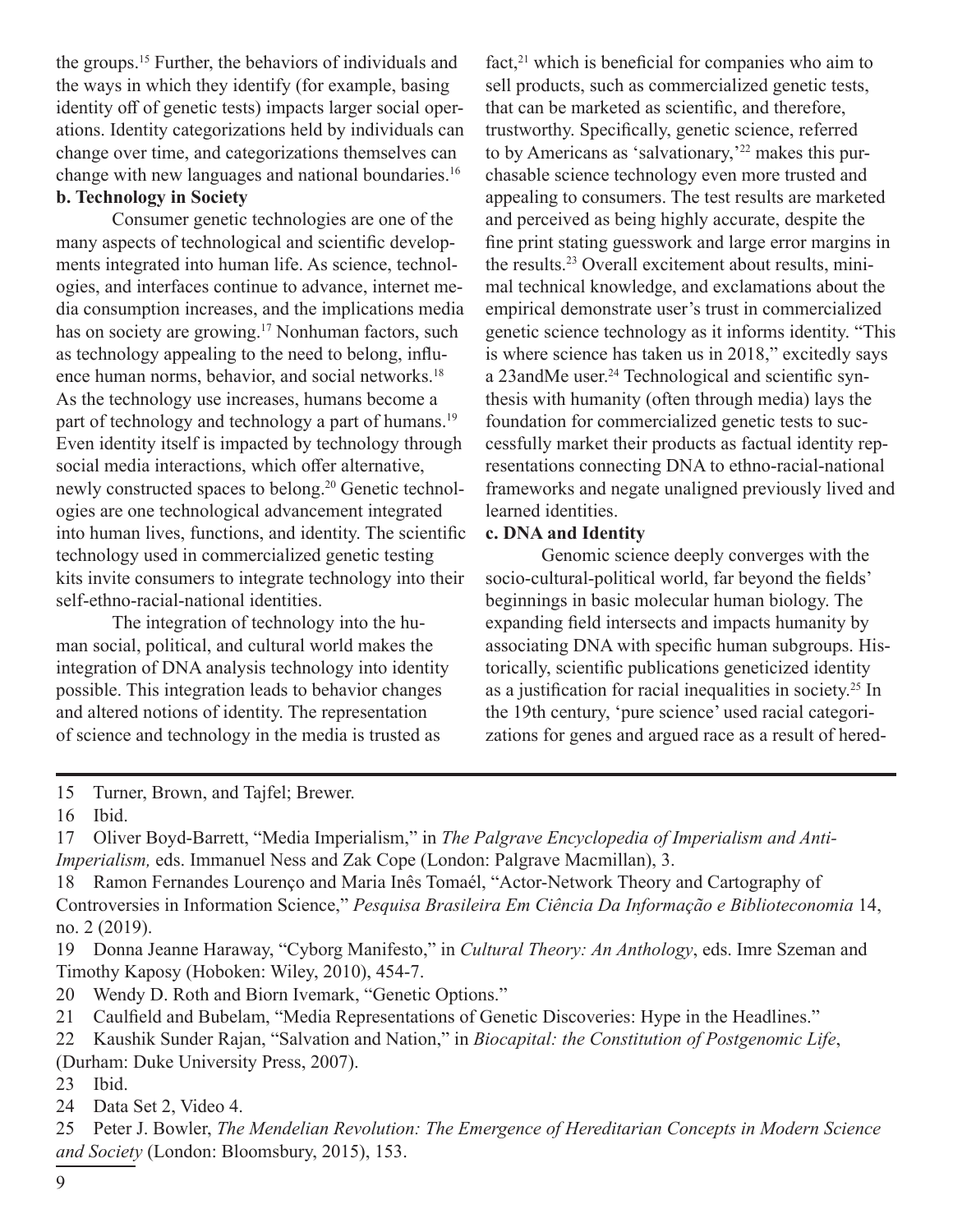itary inheritance, rather than as a socially constructed phenomenon.26 Commercialized genetic tests revisit the historical integration between genetics and identity previously used to affirm racial hierarchies. This identity geneticization is more recently questioned by social constructivism theories focused on the 99% of genetic code shared between all human beings, in order to highlight similarities over difference.<sup>27</sup> Commercialized genetic tests and associated media revisit the integration of DNA and identity, but in this paper, the rhetorical analysis is rooted in a social constructivist framework.

Commercialized genetic tests reintegrate DNA with identity through connecting genetic markers with existing ethnic, racial, and national identities. Beginning around 2006, an increasing number of companies started selling products to individual consumers collecting personal data (DNA) and returning information about the ethnic, racial, and national categories associated with the genetic markers found in the consumer's genes, also referred to as 'your roots.'<sup>28</sup> These companies offer an opportunity for individuals and families to send in a DNA sample in order to make identity-based connections with countries around the globe.29 These newly revealed identities may reaffirm previously learned heritage or home-based nationality, but can also negate such lifelong identities, possibly identifying new ones.<sup>30</sup> 23andMe, AncestryDNA, National Geographic Geno 2.0, and MyHeritageDNA are popular commercialized genetics companies, which

market their products through commercials and other advertisements.

Ethnic, racial, and national identity results may vary across time for individuals as more data is collected by the companies which categorize the genetic data into groups of contemporary and historical national boundaries. $31$  An individual who takes the test a year apart may receive different results about their roots each time.32 Varying results may also come from using different test brands.33 Data from the tests are used for research, which causes some to question if commercialization is ethical.34 What individuals or families do with their result is not greatly studied. This paper aims to understand how results are used and framed rhetorically, in order to uncover how DNA test results impact identity salience and formation.

#### **Previously Constructed Lived Identities: DNA Result Framework**

Nation, race, and ethnicity stand alone as constructed lived identity frameworks that impact lived experience but intersect with one another as well; these identities are used to categorize DNA for consumers using genetic tests. National communities are traditionally created based on history, which unites a pluralistic, widespread group in a unitedly sovereign community.<sup>35</sup> These imagined communities create a homogenous group identity that extends beyond intrapersonal relationships, which are intensified through common narratives, practices, and symbols that unite

26 Bowler; Ann Morning, "Does Genomics Challenge the Social Construction of Race?," *Sociological Theory*  32, no. 3 (2014).

27 Philip N. Cohen, "How Troubling Is Our Inheritance? A Review of Genetics and Race in the Social Sciences," Annals of the American Academy of Political & Social Science 661, no. 1 (2015); Morning; "Does Genomics Challenge the Social Construction of Race?"; Saini, *Superior: the Return of Race Science.*

28 Sandra Soo-Jin Lee, "Race, Risk, and Recreation in Personal Genomics: The Limits of Play," *Medical Anthropology* Quarterly 27, no. 4 (December 2013).

29 Data Set 3.

30 Data Set 2.

31 Jess Kung, Gene Demby, and Shereen Marisol Meraji, "Is 'Race Science' Making Comeback?," *The Code Switch Podcast*, podcast transcript, July 10, 2019. https://www.npr.org/sections/ codeswitch/2019/07/10/416496218/is-race-science-making-a-comeback

32 Ibid.

33 Ibid.

34 Timothy Caulfield et al., "Research Ethics Recommendations for Whole-Genome Research: Consensus Statement," *PLoS Biology* 6, no. 3 (2008).

35 Benedict Anderson, *Imagined Communities: Reflections on the Origin and Spread of Nationalism* (London: Verso, 1991), 4-6.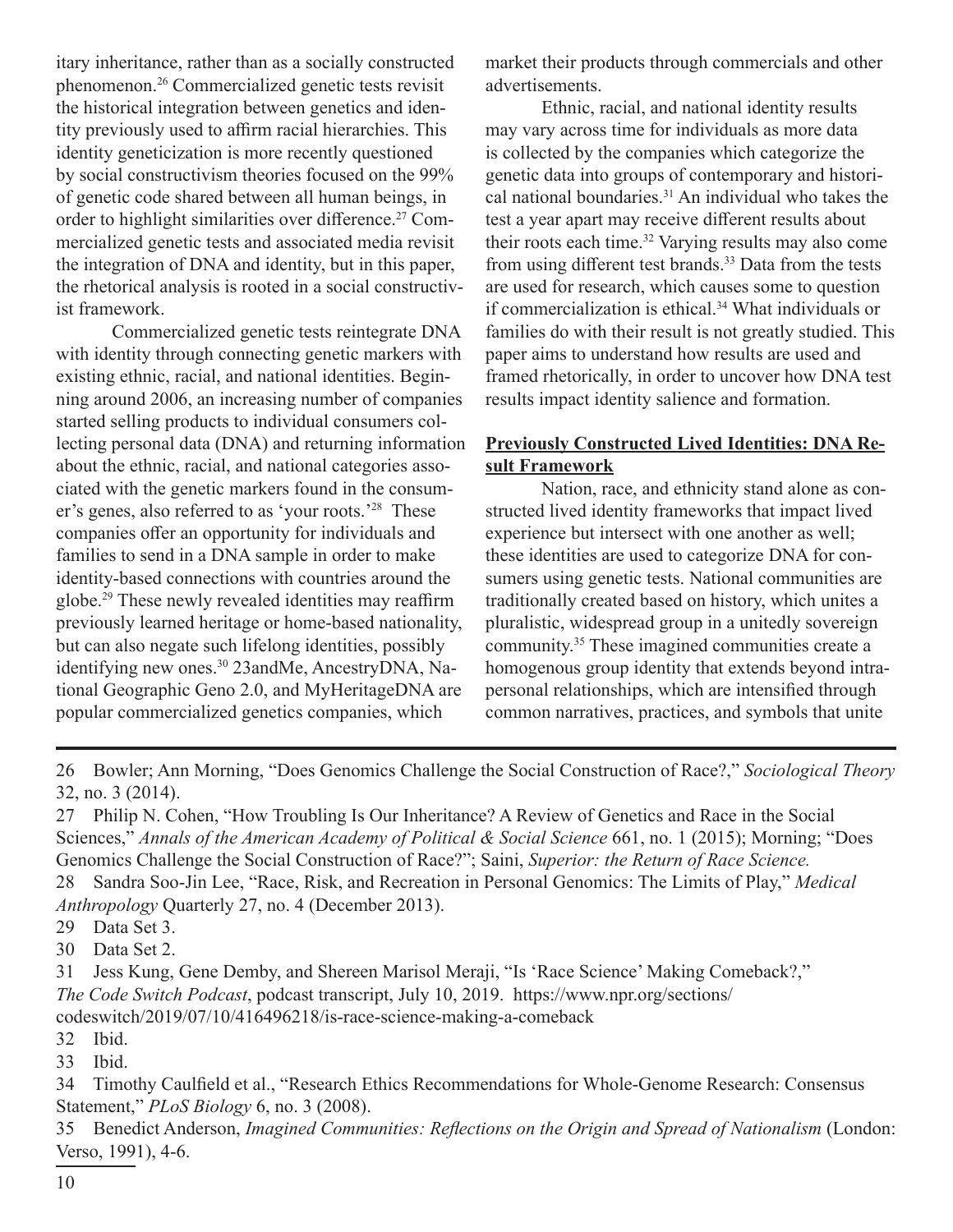individuals and smaller groups under the framework of the national imaginary.36 Race and ethnicity are different group categorizations that constitute hierarchies within the nation, creating a variety of lived experiences that affect the lives of those within the groups.<sup>37</sup> Racial categorizations separate groups by certain phenotypic characteristics, with some categorizations prioritized over others within the nation.<sup>38</sup> For example in the United States, those who have higher levels of melanin are phenotypically darker in skin tone and are referred to as Black or as another minority group.<sup>39</sup> These groups are categorized as 'other' in comparison to white, unmarked, 'normative' members of the society.<sup>40</sup> Ethnic categorizations are rooted in cultural practices such as religion or language, and country of origin.41An example of this is the Hispanic or Laitinx heritage or culture. Inheritance or immigration origins separate ethnic majority and minority populations within a state or region.<sup>42</sup> These separate populations often fit within different spaces of the national hierarchy, some receiving more political representation while others face daily discrimination.<sup>43</sup> Despite the constructed nature of these national, racial, and ethnic identity categories, the hierarchies and inequalities between groups create a lived experience in the socio-cultural-political world.44 Genetic tests use these identity frameworks of nation, race, and ethnicity, but assign belonging based on DNA, which may or may not be aligned with lived experiences.

As commercialized genetic tests use existing national, ethnic, and racial categories as a basis for results, participation within groups shifts from lived experience to genetic markers.<sup>45</sup> Individuals are provided with group identification despite possible lack of lived experience. Users may alter their behavior or claim participation in a previously unassociated group, or simply speak about these identity categories in different ways.46 Users receiving results from a commercialized genetic testing company may or may not have previous associations with these narratives, practices, and symbols, which makes their assumption of identity on the basis of DNA somewhat trivial. "Eleven-point-one percent French and German. Ah yes! Where's my beret?!", says an AncestryDNA user.<sup>47</sup> Group participation that has not been rooted in personal learned experience can also cause contention within and around groups themselves, even impacting politics. For example, a user who received less than 1% of Native American heritage in their DNA test results claiming Native heritage in Canada takes reclamation rights away from individuals who have lived as cultural Natives their entire lives, facing discrimination and racism.<sup>48</sup> The constructed categorizations of race, ethnicity, and nation create saliant and complex lived identity experiences for group members, often including discrimination and lack of representation. These same categories are used to frame genetic test results, allowing individuals to choose identity groups

- 36 Eric Jorgenson et al., "Ethnicity and Human Genetic Linkage Maps," *The American Journal of Human Genetics* 76, no. 2 (2005); M.R. Somers, "The Narrative Constitution of Identity: A Relational and Network Approach," *Theory and Society* 23 (1994).
- 37 Hilary Parsons Dick, *Words of Passage: National Longing and the Imagined Lives of Mexican Migrants*  (Austin, TX: University of Texas Press, 2018); Pradhan, 718.
- 38 Herbert Blumer, "Race Prejudice as a Sense of Group Position," *Pacific Sociological Review* 1, no. 1 (1958): 3.

39 Jonathan Rosa and Nelson Flores, "Unsettling Race and Language: Toward a Raciolinguistic Perspective," *Language in Society* 46, no. 5 (2017): 624.

- 40 Ibid.
- 41 Pradhan, 718.
- 42 Rosa and Flores, 624.
- 43 Demmers, *Theories of Violent Conflict.*
- 44 DeSalle and Tattersall, *Troublesome Science.*
- 45 Morning, "Does Genomics Challenge the Social Construction of Race?"
- 46 Data Set 2; Morning.
- 47 Data Set 2, Video 8.

48 Darryl Leroux, "'We've Been Here for 2,000 Years': White Settlers, Native American DNA and the Phenomenon of Indigenization," *Social Studies of Science* (2018), 48; Roth, "Genetic Options."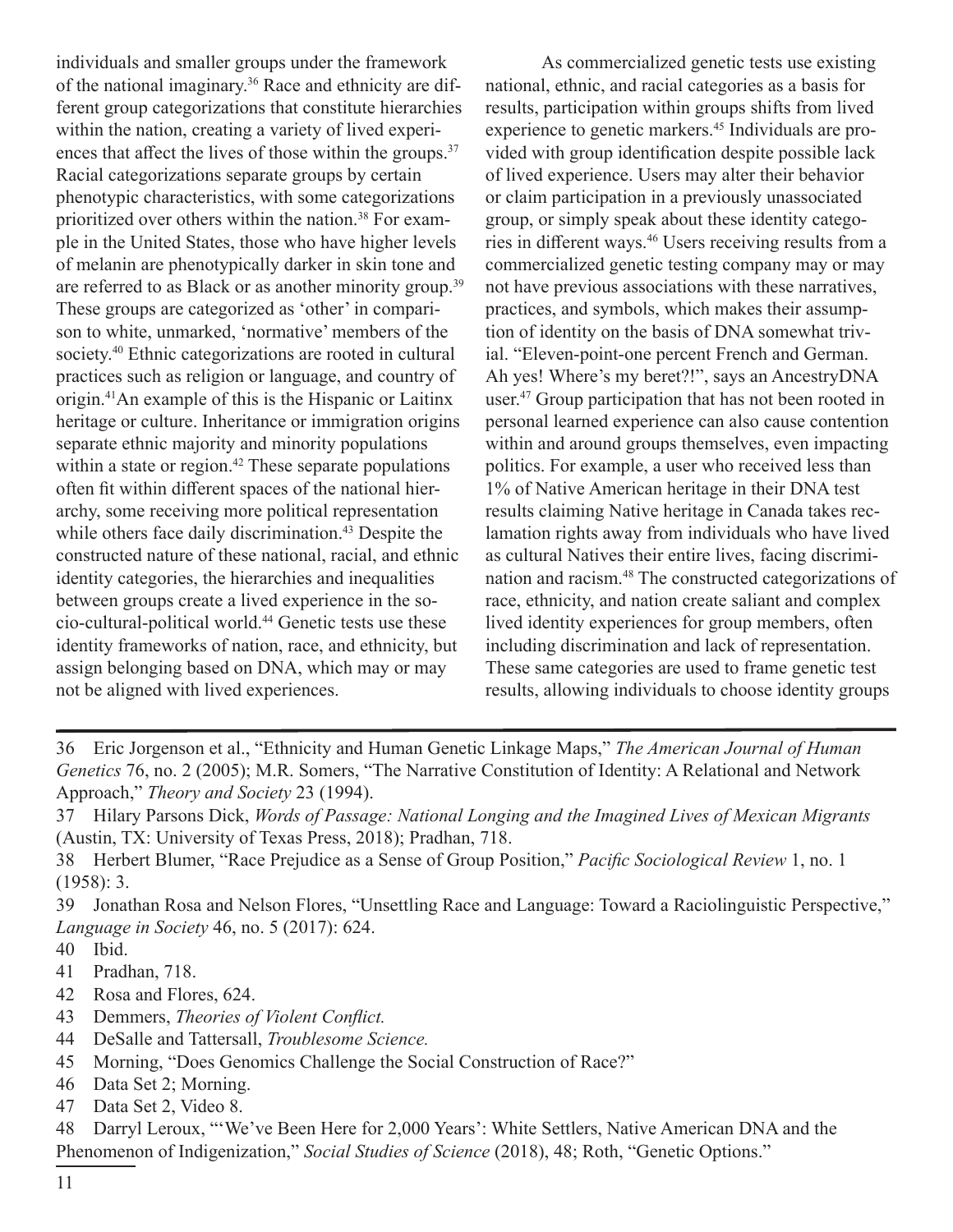to newly participate in based upon their results rather than lived contextualization of identity.<sup>49</sup> In this, these ethno-racial-national groups may come to attain altered position and meaning.

#### **Analysis & Findings**

In collecting data from both commercials and reaction videos, an overwhelming percentage of videos included iconization between identity and DNA [100% of reaction videos and 85% of commercials iconized DNA to identity]. The iconization of DNA to identity within ethno-racial-national frameworks is presented as inherent through discourse that surrounds the tests. Messages presented in commercials, reaction videos, and on websites create a relationship between genetic DNA and the concept of 'true' identity, specifically ethno-racial identity, using existing constructed identity boundaries to index the two. These commercialized genetic tests offer individuals the opportunity to "Discover who you are" through kit results, $50$  including regional DNA categorizations labeled by ethno-racial-national frameworks such as British and Irish, Southeast Asian, or Chinese.<sup>51</sup> These labels are recurrences of existing modern imperialist ethno-racial-national guidelines dividing and categorizing the world through imagined communities.<sup>52</sup> The ethno-racial-national boundaries influenced by existing frameworks are also limited to only those listed in the company's bases and do not recognize lived socio-cultural-political experiences of those taking the test.<sup>53</sup>

The iconization of DNA to ethno-racial-national identity is extended by the negation of previously learned identities. Discourse in both commercials and reaction videos shows the consumer being proven wrong, getting 'true' ancestral and heritage answers based on results, which are different or extended from learned or experienced identities. In 70% of reaction videos and 35% of commercials, there were one or more instances where previous identities were negated. By removing validity from learned identities if they do not show up as a DNA-based result, the notion of DNA as the primary indicator of ethno-racial-national identity is further solidified.

Through commercials, self-discovery and true identity are common themes marketed alongside "science backed" products, creating concepts of self which are purchased.54 Scientific language, images, and symbols present in the tests and commercials are used to validate this iconization of DNA and identity. By using numbers, statistics, charts, and other empirical data, the tests are marketed to be highly accurate and reliable. By using images and language related to science, those not familiar with genetic science are persuaded to trust each company's analysis process which determines ethno-racial-national belonging based on DNA. The following analysis explores the discourse surrounding commercialized genetic tests and how they relate/iconize DNA to identity, negating previously learned identities and further validating the products using scientific rhetoric.

#### **a. Ethno-Racial-National Discovery of Self Through DNA**

Narratives presented in media surrounding genetic tests highlight concepts of self and self-discovery on the basis of DNA identified ethno-racial-national identity. The self-discovery narrative appeals to customers through the need to identify with a group in order to find belonging and meaning, while simultaneously being optimally distinct.<sup>55</sup> Cumulatively between the various DNA company commercials and reaction videos of users, self-discovery and identity are the basis for which these relationships between self and DNA are created through narratives and symbols in advertising.

The self-discovery narrative in commercials starts by addressing the consumer directly through deictics of person, using pronouns such as "you, yourself, yours". Through 32 instances of language that iconized DNA to identity commercials, 18 included the use of you, yours, or your (56%). Using this language indicates to the person observing the commercials that they will personally be associated

50 Data Set 1, Video 20.

- 52 Anderson, *Imagined Communities;* DeSalle and Tattersall*, Troublesome Science.*
- 53 Caulfield et al., "Research Ethics Recommendations for Whole-Genome Research."
- 54 Data Set 1.
- 55 Brewer.

<sup>49</sup> Roth, 175-80.

<sup>51</sup> "DNA Genetic Testing & Analysis," 23andMe, accessed January 20, 2020. https://www.23andMe.com/.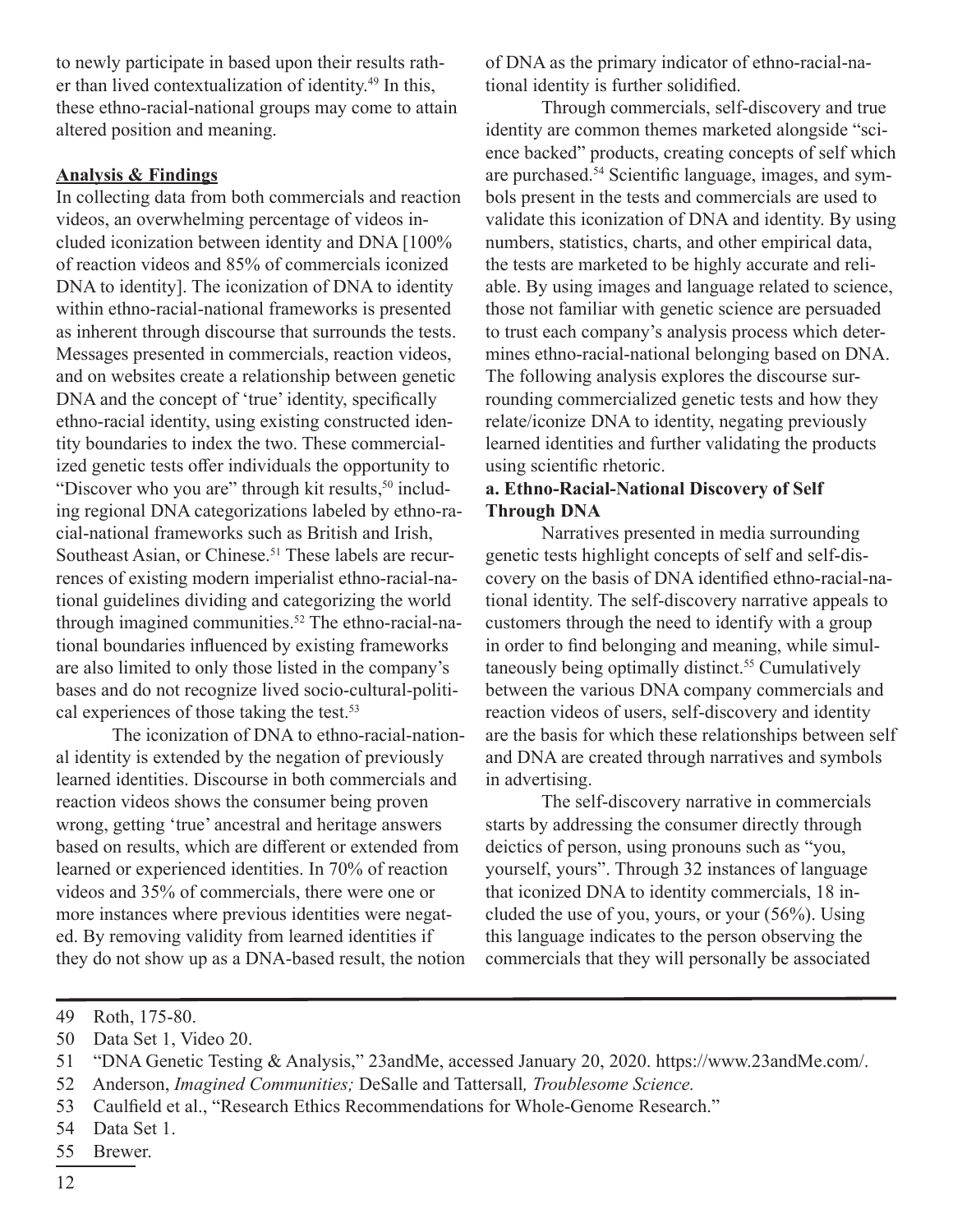with whatever claims are made in the commercial. For example, a NationalGeographicGENO2.0 commercial quotes, "Where did *you* and *your* family come from? It's time to find out."56 The commercial goes on to say, "It's *your* science and *your* story, the human story."<sup>57</sup> In both instances, these uses of "*you*" and "*your'*' engage the consumer personally, associating them with a life change or self-provided story by purchasing the product.

 A notion of self-first brings the consumer into the narrative through deictic pronoun use, then connects a self-discovery journey to the product and further to the consumer's DNA. The association is made between ethno-racial-national identity provided in the test results and DNA asserting ethno-racial identity and DNA as directly connected.<sup>58</sup> "It's a human thing to know about yourself, and you can't get any more knowing yourself than processing your DNA [...] I feel at peace with my identity [...] I feel complete."<sup>59</sup> The phrase "to know about yourself" indicates that a viewer may not know about themselves, and it is very important to be able to do so. The remainder of the phrase provides the consumer with the solution: by "processing your DNA" consumers gain the ability to learn about themselves. By saying, "you can't get any more knowing yourself than processing your DNA," the phrase connects true self, as it is related to identity, to DNA directly, and devalues any other manner that one may come to know themselves through. In other words, the most valuable way to gain knowledge about one's 'self' is through genetic code, a process which can be purchased through one of these companies. These notions of 'self' are then presented to the consumer through previously constructed ethno-racial-national identity frameworks, with which they may or may have not had any previous association.

After placing the consumer within the commercial's storyline using decdics of person, the commercials often provide an example or promise of

- 59 Data Set 1, Video 6.
- 60 Data Set 1, Video 18.
- 61 Data Set 1, Video 1.
- 62 Ibid.
- 63 Ibid.
- 64 Ibid.

self-discovery. This is depicted with words like "your journey" or "story'' or "discover." In a MyHeritageD-NA commercial, a speaker states, "With MyHeritageDNA, *you'll* discover who *you* are and where *you* come from."60 The concept of self, being rooted in "who you are," as it is associated to "where you come from," is discoverable through the use of these products.

Consumers are provided with an opportunity for self-discovery or a journey extending beyond the test used — to travel to new places, or practice new cultural practices. In a 23andMe commercial about the World Cup, individuals are depicted cheering for, wearing the colors of, or thinking about certain teams, which are associated with their test results and depicted as pie charts on the screen.<sup>61</sup> The charts are highlighting their ethno-racial identity percentage associated with the country's team that they are cheering for.<sup>62</sup> "Can *you* feel it; you're connected to the world cup. It's in *your* DNA."<sup>63</sup> The company offers to decode any individual's DNA in exchange for connecting the consumer to a country and World Cup team. Individuals are further connected to previously unassociated countries through travel narratives or in general statements about the products *taking you* places.<sup>64</sup>

Commercialized genetic test commercials and consumer reaction videos connect belonging and identity to DNA. Successfully iconizing DNA (and the analysis of DNA) to identity appeals to the need for optimal distinctiveness. Language centralizing the consumer to the tests appeals to discovering a new sense of self in DNA through ethno-racial-national identity groups provided in the results. This iconization occurs cross-configuratively through discourse in commercials, on websites, and in reaction videos. This shifts away from the notion that identity is learned through narrative and common experience, negating other ethno-racial-national identity assumption methods.

<sup>56</sup> Data Set 1, Video 11.

<sup>57</sup> Ibid.

<sup>58</sup> Data Set 3.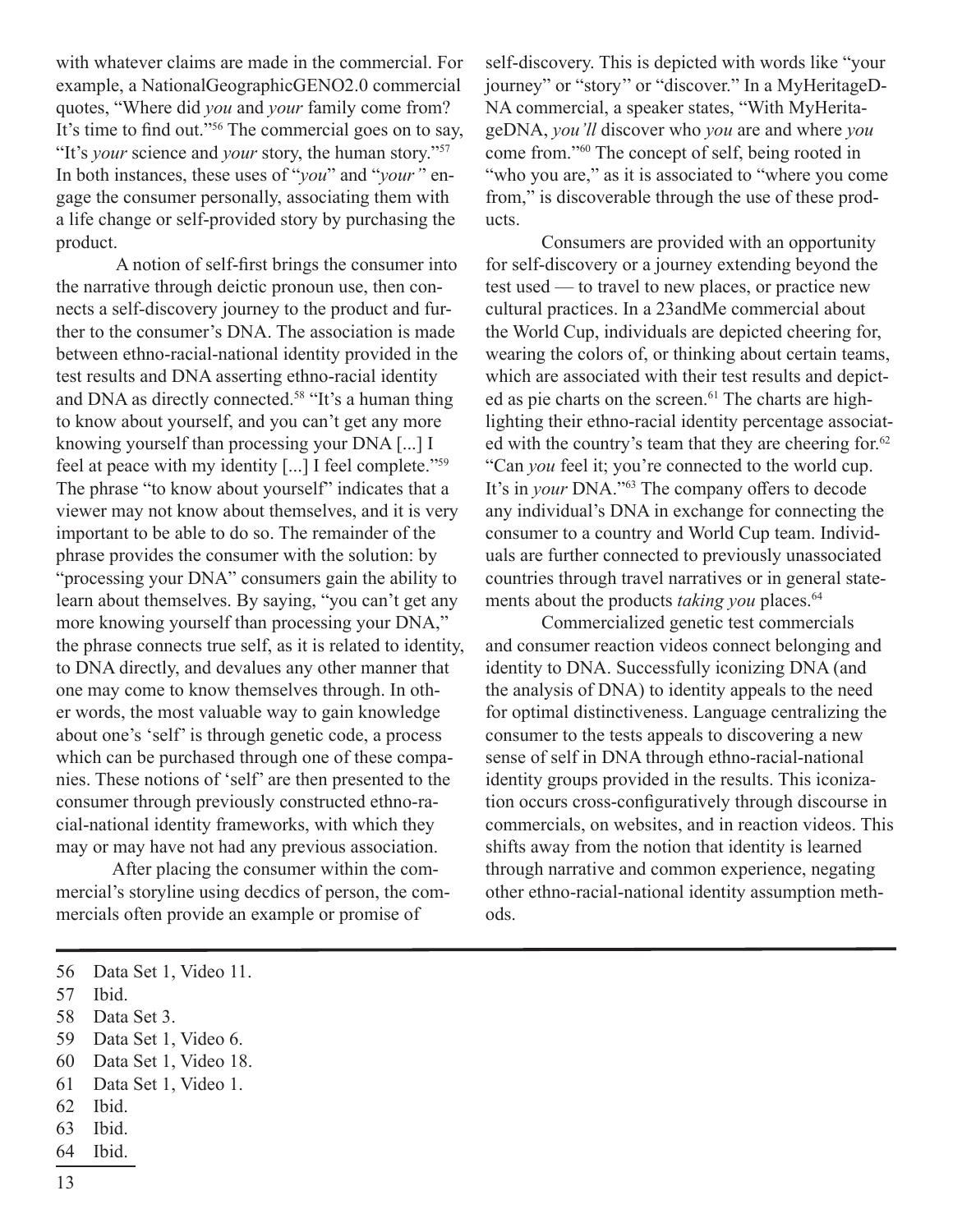#### **b. Negation of Learned and Lived Identities**

By noting that journeys of true self and true identity can be discovered through the DNA coding process using a commercialized genetics company, there is an inherent and underlying notion that the self is not truly discovered in any other way. This suggests learned or experienced ethno-racial-national identity assumptions constructed through experience are not as valid as DNA-based identities. This is represented through discourse in commercials furthering the iconization of (ethno-racial-national) identity to DNA. Oftentimes, individuals already have ideas about their heritage, or have a strong connection to their native country, known as 'learned heritage' or 'lived identity.' Despite these learned and lived identities, discourse from commercialized genetic tests create the notion that "Genomics is the truth in why you are who you are."<sup>65</sup> The claim that, "who you are' is a result of genomics," is made, therefore negating any other form of self. Full belief in DNA associated identities reported by test results is also paired with explicit negation of previously learned identities in both commercials and reaction videos. Discourse in 35% of commercials and 70% of reaction videos include consumers who explicitly negate their previously learned ethno-racial identities.

An AncestryDNA commercial follows a narrative about a man who grew up going to German dance classes and taking pride in his German identity. His results told him he was 17% German with a significantly higher Scottish identity percentage. The commercial shows him saying, "I decided to get my DNA tested through AncestryDNA, the surprise was, we are not German at all." Despite his lifetime of German cultural experiences and personal ethno-racial identity assumption, this man is depicted as fully negating his culturally learned heritage to fully embrace his genealogically-based heritage. He concludes the commercial with "So I traded in my lederhosen for a kilt," reaffirming he will take on the "true" identity provided by

the commercialized genetic test kit, while negating his learned identity. This shows how the media surrounding tests creates an association between true self or true ethno-racial identity and DNA, and also negates any associations other than DNA informing identity.

Reaction videos also include identity negation. Identity negation occurs through general discourse validating DNA-based results in opposition to lived and learned identities. There is also direct de-validation of identities unrelated to results. Though many reaction videos (70%) included instances of previous identity negation, 40% of reaction videos (8 videos) include instances of users questioning results or revalidating their lived experiences; "There's a difference between your ethnicity and how you identify, and then your genetics."66 Rather, the identity negation in some reaction videos furthers the iconization between DNA and ethno-racial-national identity.<sup>67</sup> For example, a 23andMe sponsored video includes a woman who receives DNA-based results which are different from her learned and lived identity, but gives the DNA results full validity by saying, "Ok well I know nothing, I don't know shit for dicks."<sup>68</sup> Another user reduces their lived racial identity: "I'm a little bit less black than I thought."<sup>69</sup> Other users negate their learned and lived identities by stating their life has been a lie: "What are you kidding?! 29.9% French and German, my life's a lie."70 Another video's title includes "I BEEN LIED TO MY ENTIRE LIFE,"71 and in a sponsored video the 23andMe representative says, "Your family is full of liars."72 Life experiences associated with all experiences prior to receiving the DNA tests are either reduced, called a lie, or are negated completely by users, giving heavier weight to DNA-based test results identifying ethno-racial-national identity than lived and learned identity classifications.

The negation or reduction of previously learned and lived identities, expressed through discourse in commercials and reaction videos, furthers the iconization between DNA and ethno-racial-nation-

- 67 Data Set 1.
- 68 Data Set 2, Video 2.
- 69 Data Set 2, Video 16.
- 70 Data Set 2, Video 8.
- 71 Data Set 2, Video 13.
- 72 Data Set 2, Video 1.

<sup>65</sup> Data Set 1, Video 2.

<sup>66</sup> Data Set 2, Video 17.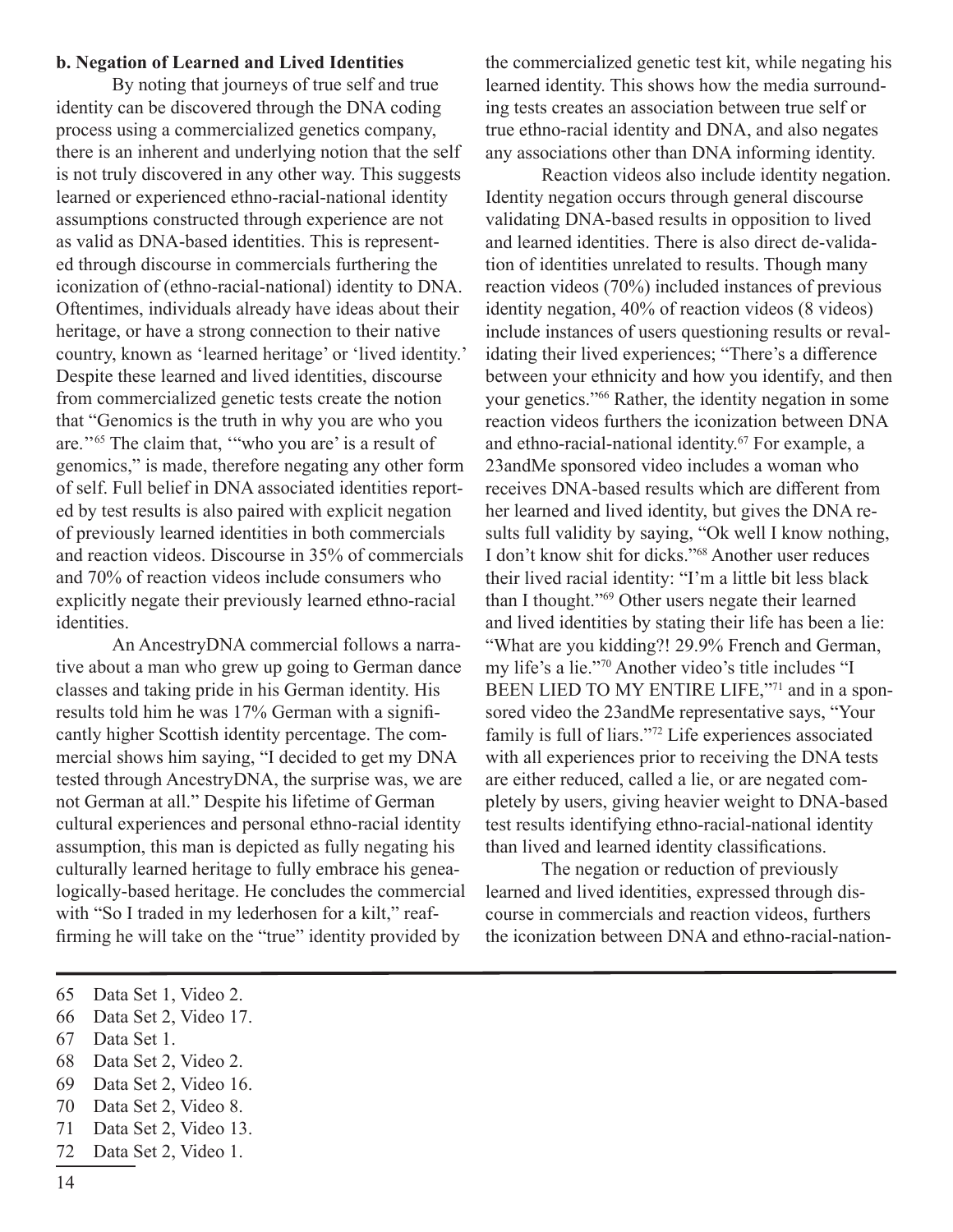al identity due to the production and use of commercialized genetic tests. The ethno-racial-national identity frameworks in results are accepted as valid and true, even when they question identities previously assumed by individuals for their entire lives. Although the negation of previous identities is sometimes questioned by consumers in reaction videos, the language and symbols directly negating lived and learned identities, alongside discourse directly recognizing the results as valid and related to identity, furthers the iconization between DNA and ethno-racial-national identity. Presented in results, these notions of DNA as they are connected to self through association and negation are backed by discourse which connects science to the quality of results provided.

#### **c. Rhetorical Scientific Validation**

Scientific data and methods used by genetic testing companies are highlighted in language and symbols to further assert the relationship between ethno-racial-national identity and DNA. This use of science and scientific representation gives confidence to users about the tests' validity, and therefore the iconization of DNA to ethno-racial-national identity. The assertion that these tests and this type of science is extremely accurate, valuable, and life altering speaks to the notion of science in the media assumed to always be correct and almost divine.<sup>73</sup>

The kit's scientific process, as provided by the 23andMe website is as follows: After purchasing and being sent a kit, a consumer spits into a tube as genetic information collection. The tube is sent back to the company, then the sample is collected and tested. The information is stored in the company's database and compared to other results, then sent back to the consumer with charts and information like "Ancestry Composition, Ancestry Detail Reports, Maternal & Paternal Haplogroups, Neanderthal Ancestry and a DNA Relatives Tool"; health data and other information are also included depending on the kit type purchased.<sup>74</sup>

This is the science used by 23andMe. While

other companies may follow some different procedures, they generally use the same methods.<sup>75</sup> This means the genealogical heritage people receive in their kit's test results are based on the data collected by each individual organization. Therefore, test results could change over time and vary from company to company.76 This subjective nature is not proposed in commercials on the websites, which advertise the products to consumers, but rather the opposite message is imposed.<sup>77</sup>

The notion that science is of the utmost truth is the basis for these commercials' product validation. In *Biocapital: the Constitution of Postgenomic Life,* Rajan argues science, specifically science pertaining to internal genomic coding, is presented to and perceived by American consumers as salvationary.<sup>78</sup> Arguing consumers use products and services which collect and code genetic data as salvation, Rajan explains that this phenomenon uses language similar to religiosity and pure belief around consumer genetic technology.<sup>79</sup> Ideas about science being of utmost truth are present in consumer genetic technology advertising as seen through core messaging on websites, as well as through images and language emphasized in commercials.

The websites 23andMe, AncestryDNA, and MyHeritageDNA all have various subpages, each with headings providing the consumer with the company's slogans and messages. The following phrases are some headings within the associated websites: *23andMe: Genetic reports. Backed By Science. Our Rigorous Quality Standards, | Ancestry: Our cutting-edge DNA science is even better. So are your results. | MyHeritageDNA: The Highest Technological Standards. | MyHeritageDNA: Scientific Expertise.* 

Each of these indicates the information being provided in the kit results is scientific in nature, aiming to legitimize each specific company's market through language and symbols associating validity with their use of a scientific process. 23andMe connects "genetic reports and science", highlighting that

- 78 Rajan.
- 79 Ibid.

<sup>73</sup> Rajan, "Salvation and Nation."

<sup>74</sup> "DNA Genetic Testing & Analysis," 23andMe.

<sup>75</sup> Data Set 3.

<sup>76</sup> Caulfield et al., "Research Ethics Recommendations for Whole-Genome Research."

<sup>77</sup> Data Set 1.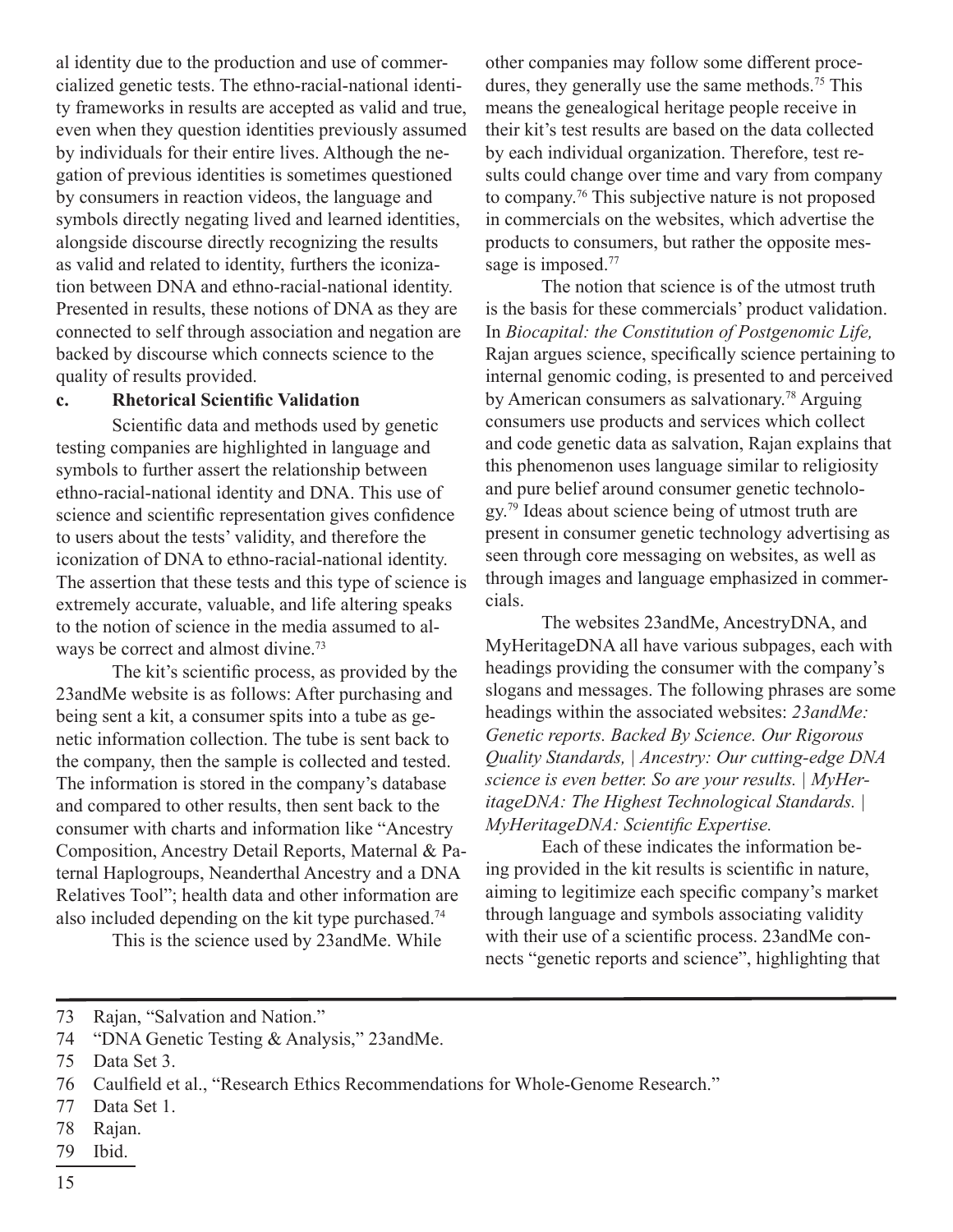information received in the genetic kits are backed by science, and therefore are valid. By also including "Rigorous Quality Standards" in this example of their marketing, these scientifically validated results are further affirmed to be of high value to consumers. These same companies also use language and signs in their commercials when associating identity and genetics to again affirm their validity through science. The representation of the science which is used is not in depth, but rather ambiguous and presented in relation to charts, diagrams and noting the word 'science' or 'scientists.' The commercials use language and show images of these various charts and data to highlight the scientific product's quantitative nature.<sup>80</sup>

In the commercial *Discovering New Insights Through DNA: Steven's DNA Story*, <sup>81</sup> the narrative commercial begins with the numbers and times "35," "80," "3:29," and "3:30," which flash with various colored backgrounds on the screen. The video continues with images of a young gentleman, Steven, who is training for a triathlon; running on a track, eating healthy foods, riding a bike, and swimming. Through the rest of the video, Steven talks about his obsession with data and numbers, calling himself a "data geek,"82 and his use of this knowledge to train as a triathlete. At 0:55 in the video, he begins to connect this notion of data and numbers to the 23andMe product, saying, "[...] the truth is in the numbers and I want to see them in my ancestry composition report."83 The high level of stamina and success portrayed in the video are Steven's ability to train and succeed as a triathlete. He attributes this success to his use of data and numbers, things associated with science. The association of numbers and success are used as validation and applied directly to ancestry and ethno-racial-national identity. This is done throughout the whole commercial by paralleling Steven's successful triathlete narrative with his 23andMe ancestry and health results, both of which share a scientific commonality, data-based information expressed using numbers. This

iconization of numbers and science to truth and success is also done in specific instances; for example, stating in the quote above: "the truth is in the numbers.''84 By applying such notions of numbers to "my ancestry report," and fitting it within the larger 23and-Me commercial framework, $85$  the language iconizes the company's ancestry DNA products as similarly truthful and successful based on its use of science and numbers.

Specific linguistic and symbolic examples associating DNA products with science through charts, symbols, numbers, and scientific language are found throughout commercials and websites. Some note a paradigm shift, similar to when associations are made between identity and genetics such as "23andMe is reinventing the way you look at your ancestry, using science of genetics, your 23 pairs of chromosomes, your genetics."<sup>86</sup> In this example, a shift to understand ancestry based on DNA is presented by using the word 'reinventing,' which is also associated with scientific language using 'invention.' Further, the phrase "the science of genetics" provides consumers with a new way to look at genetics, but in a way most people outside the genetic science field would not have an understanding of (which leads to a need to purchase the product). The scientific affirmation validity behind this shift in ancestral understanding is built upon "the science of genetics." This continues by stating a part of the scientific process used and what is analyzed which is "23 pairs of chromosomes." These identity associations of genetics and genetic testing to validity are visually represented to consumers as well, through depicting charts and data throughout the commercials and websites. The 23andMe logo itself contains various dots and different colored lines representative of genetic data.<sup>87</sup> In commercials, use of charts and data as visuals are representative of science and scientific methods connecting DNA and identity. In a 23andMe commercial, a woman points at colored lines and dots representing genetic data and says, "This is me," as-

- 83 Ibid.
- 84 Ibid.
- 85 Ibid.
- 86 Data Set 1, Video 5.
- 87 "DNA Genetic Testing & Analysis," 23andMe.

<sup>80</sup> Data Set 3.

<sup>81</sup> Data Set 1, Video 2.

<sup>82</sup> Data Set 1, Video 2, 0:48.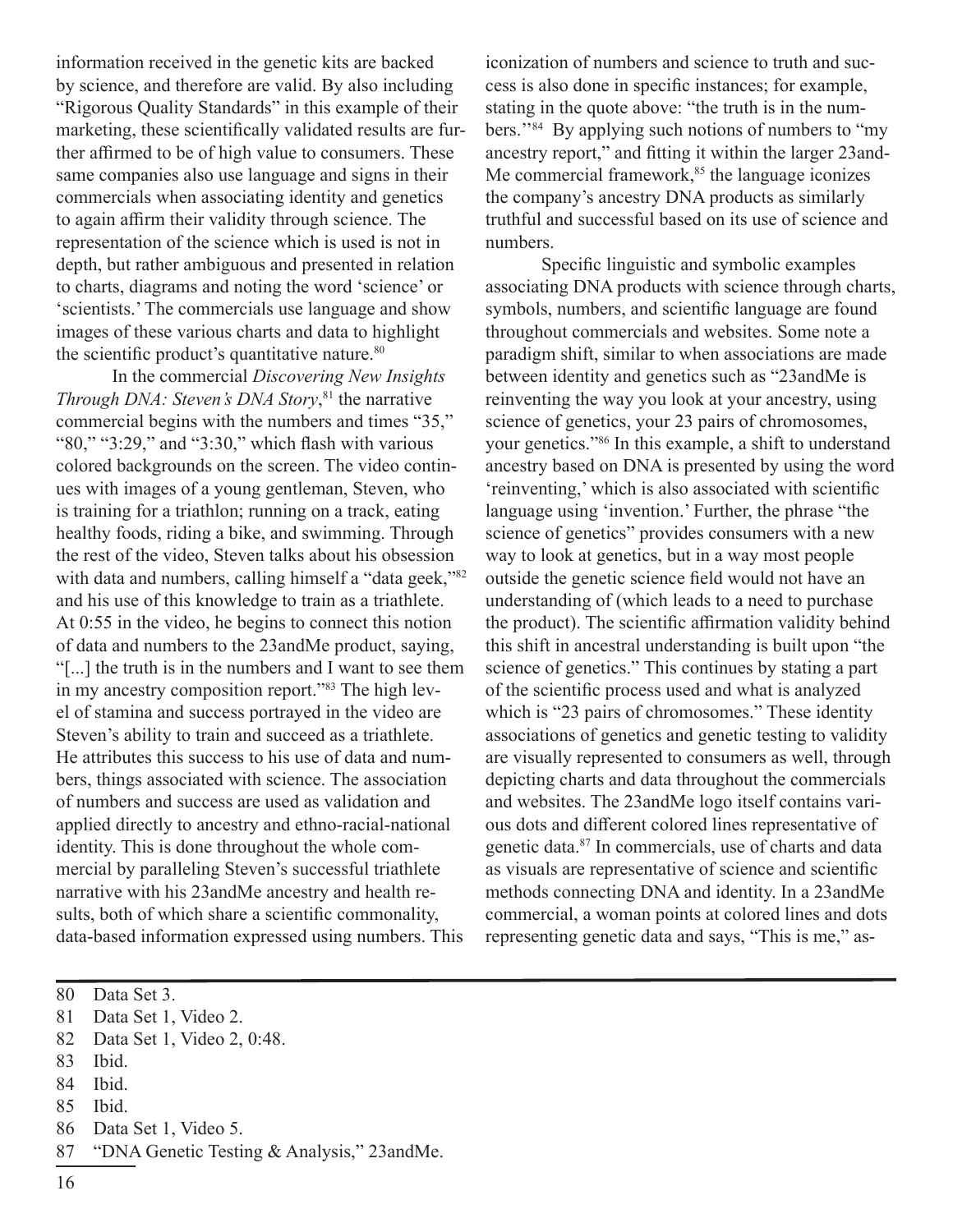sociating herself with these scientific representations, which are to indicate her DNA.<sup>88</sup>

Commercialized genetic tests' validity, along with the messages they present, are reaffirmed through the scientific rhetoric present within commercials, reaction videos and websites.

#### **Conclusion**

Commercialized genetic tests hold the power to significantly affect the socio-cultural world in which they exist; understanding the impact they have on identity is one step in understanding how current genetic technologies impact human behavior at large. Identity as is expressed through group participation fulfills the human need to belong;<sup>89</sup> commercialized genetic tests play into this desire for group belonging. Marketed tests such as 23andMe, AncestryDNA, MyHeritageDNA, and NationalGeographicGENO2.0 easily integrate into society as science and technology already intertwine themselves with the daily lives of consumers. The frameworks of the tests are familiar: existing colonial ethno-racial-national boundaries categorize users' DNA based results. The use of these frameworks connect identity to DNA, revisiting the geneticization of identity and abandoning the unifying efforts of social constructivism. Media surrounding commercialized genetic tests uncover how DNA links to identity by consumers and the companies producing them through discourse patterns.

Data displayed in this paper exemplifies that discourse presented in media representing commercialized genetic tests in ads, reaction videos, and on company websites. It collectively iconizes a discoverable 'true' identity as rooted in a person's genetic makeup (DNA), understood as defined by one's group identity through previously constructed ethno-racial-national frameworks, all of which is re-affirmed through the negation of previously learned identities and the use of scientific discourse. A journey to new self-discovery is presented by way of connecting DNA to ethno-racial-national identity. This connection between DNA and identity is further affirmed by the negation of previously learned identities, which may leave behind valuable lived experiences to take on new identities. The connection between DNA and

The research in this paper provides insight into the intersections between technology and society, specifically focusing on how commercialized genetic tests impact identity. Though Science and Technology Studies (STS) recognizes the intersections between social and hard sciences, further collaboration with other entities such as companies and policy makers would make for a more technologically equitable and accessible world. Science and the empirical are highly valuable and should be trusted, but their integration and specific use, especially in commercial consumption should be questioned. Policies and research surrounding the technology, science, and use of consumer genetic products can aid in mitigating harm that might occur by revisiting the reintegration of DNA and identity, which had previously been used to justify racism, genocide, and other forms of violence or inequity. Presently, companies do not distribute information from users test results that associate DNA to identity, but leaks or other changes could lead to discrimination on the basis of existing racial hierarches if a user is found to have 'non-favorable' genetics. The tests are mostly used by consumers for fun to 'learn more' about themselves and their families by connecting with and assuming previously unassociated ethnic, racial and national identities. In many videos, the use of results to make this connection is related to trying new foods, making plans to travel, or simply boasting about their new identity.<sup>90</sup> Though this might be directly harmless, it can take away from the lived experiences if an individual is to begin to assume a previously unassociated identity. By claiming identities based on DNA rather than lived experience, the makeup and groups' integrity may be compromised, especially as mostly white people (with a significant

identity, as well as the general validity and need for the tests, are affirmed by scientific discourse. Through the discourse surrounding commercialized genetic tests, it can be uncovered that products from companies like 23andMe, AncestryDNA, MyHeritageDNA, and NationalGeogrpahicGENO2.0 have an impact on identity and the social world by connecting DNA to identity, negating previously lived and learned identities, and validating products through scientific rhetoric.

<sup>88</sup> Data Set 1, Video 13.

<sup>89</sup> Turner, Brown, and Tajfel.

<sup>90</sup> Data Set 1; Data Set 2; Data Set 3.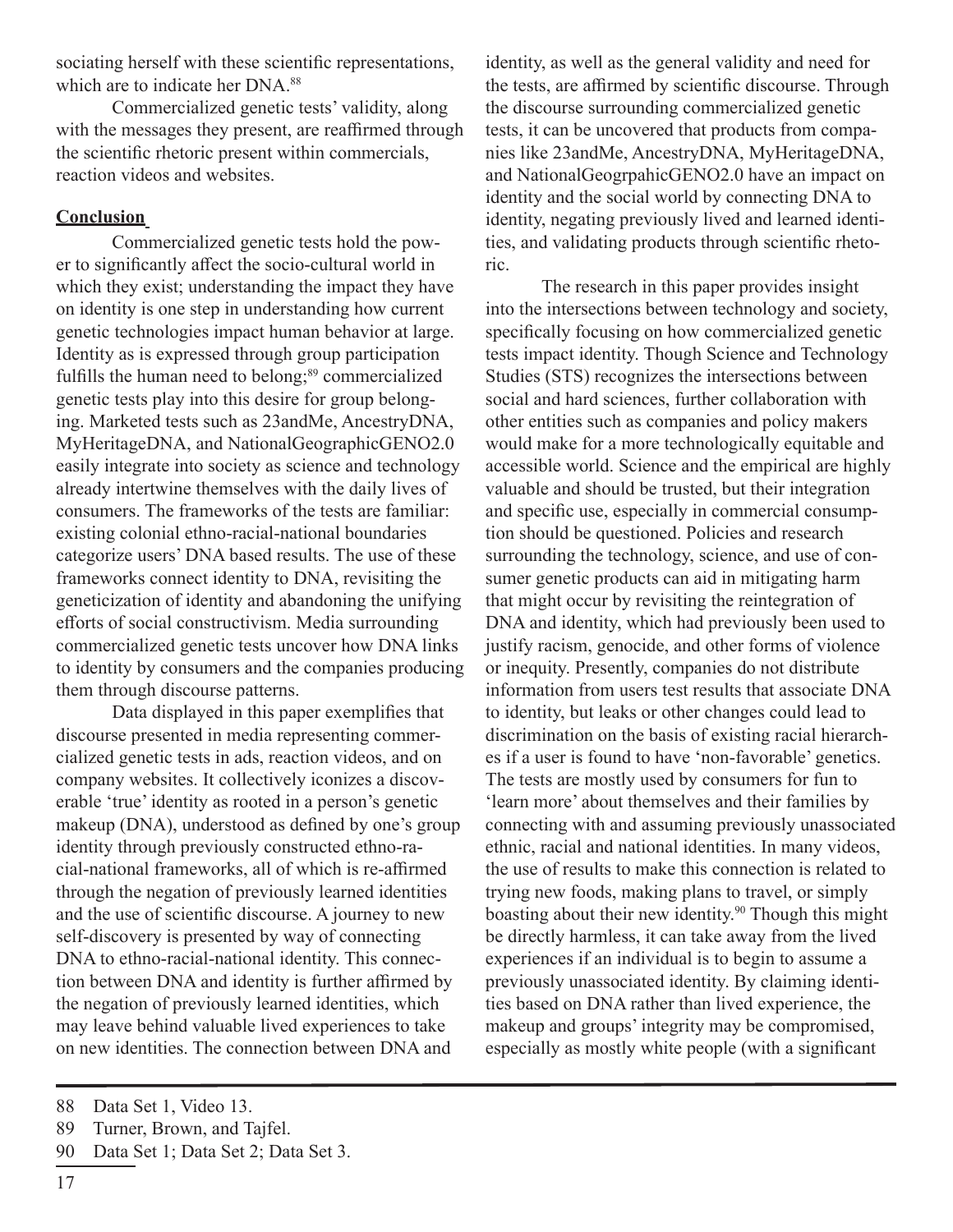amount of privilege) are taking these tests.<sup>91</sup> Despite the discourse explored in this paper which uses scientific rhetoric, negation of previous identities, and the geneticization of identity to back these products, the limitations of science and of these types of tests, as well as possible social consequences, are important to consider as users integrate the results into their identities, their lives, and therefore into the world.

<sup>91</sup> Morning, "Does Genomics Challenge the Social Construction of Race?"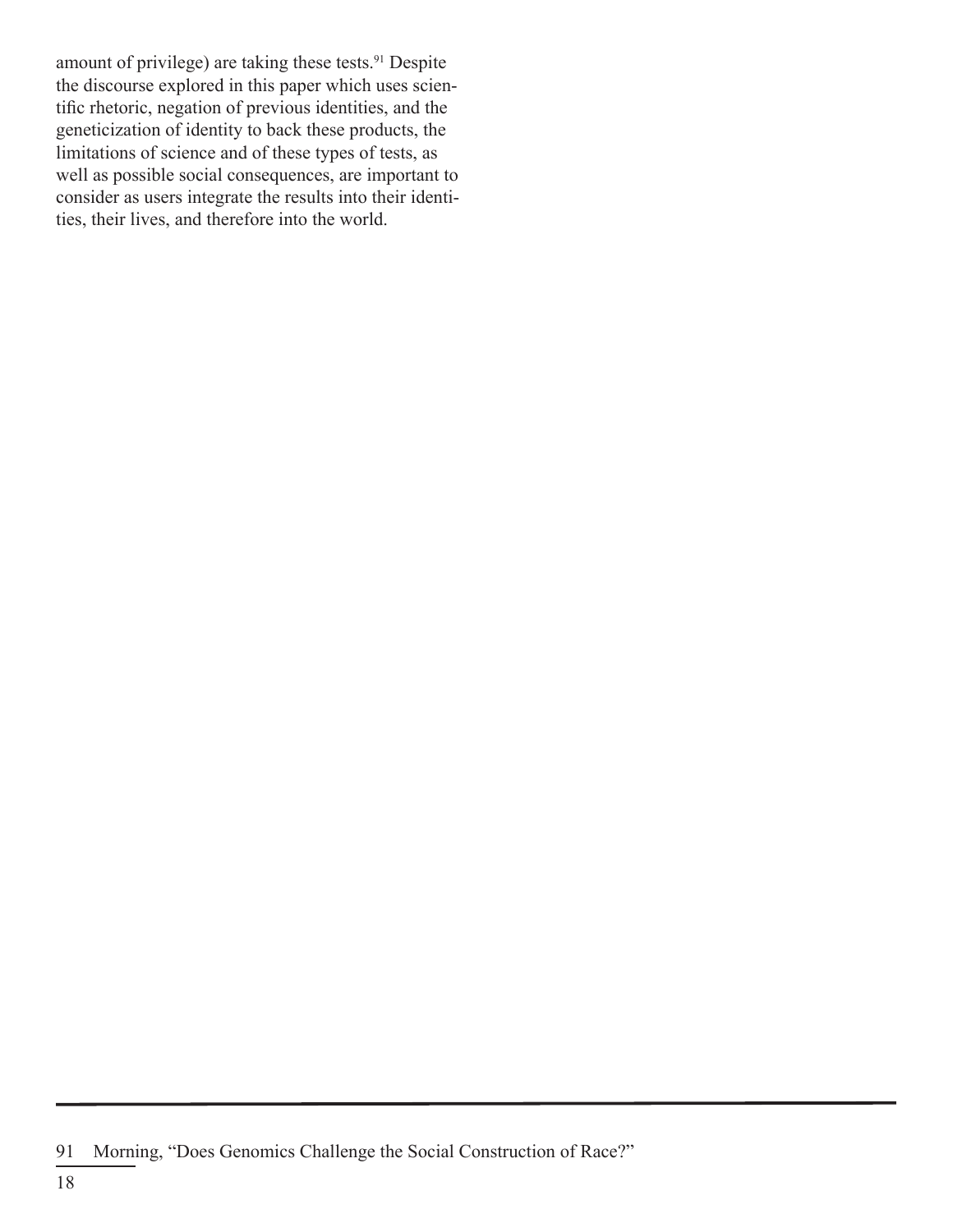# **Data Set 1 – Commercials**

Video 1: 23andMe. "Root For Your Roots." Video 2: 23andMe. "Discovering New Insights."

Video 3: David Blacker. "Ancestry.com - Kyle."

Video 4: 23andMe. "Siblings Find Each Other."

Video 5: 23andMe. "Reinventing Ancestry."

Video 6: 23and Me."Breaking Down Stereotype Barriers."

Video 7: Black News Alert. "Ancestry.com Slave Commercial."

Video 8: 23andMe. "Everyone Has a DNA Story"

Video 9: AdsOfBrands."Ancestry DNA: Together Forever."

Video 10: AncestryDNA. "Binky and Proudlock Discover Their AncestryDNA Results."

Video 11: National Geographic. "Find Out."

Video 12: AncestryDNA. "Michael."

Video 13: 23andMe. "TV Spot."

Video 14: 23andMe. "'100% Nicole: Journey' Song by Gertrude Lawrence."

Video 15: 23andMe. "A Story about You."

Video 16: AncestryDNA. "Kim."

Video 17: AncestryDNA. "Katherine and Eric."

Video 18: MyHeritageDNA. "What Makes You You."

Video 19: MyHeritageDNA. "Discover Your Ethnic Roots this Holiday Season."

Video 20: MyHeritageDNA. "'Humanity' Featuring Prince Ea."

## **Data Set 2 – Reaction Videos**

Video 1: BuzzFeedVideo. "The Try Guys Take An Ancestry DNA Test."

Video 2: Ladylike. "We Took A DNA Test."

Video 3: Alexisbelon. "SHOCKING - MyHeritage DNA Results!"

Video 4: Mayim Bialik. "My DNA Results RE-VEALED! 23andMe."

Video 5: Itsbeebz."ETHIOPIAN GENETICS RE-SULTS!!! | 23andMe Genetics Test."

Video 6: Tamia Nicole. "What Am I Mixed With? 23andMe Results."

Video 7: SweetMyrelle. "My DNA Results! | Who Am I?! | Last Minute Christmas Gift"

Video 8: Insider. "5 Brits Take A DNA Test."

Video 9: JeffRowan10s. "My DNA Results: Ansces-

tryDNA vs 23andMe & thoughts about the slave trade."

Video 10: BuzzfeedVideo."Ethnically Ambiguous People Take A DNA Test."

Video 11: The Di'Amore Family. "My 23andMe DNA Test Results!!! \*SHOOK!\*."

Video 12: Kulana Arab. "Arabs Get A DNA Test" Video 13: Arielle & Khalif. "READING MY AN-CESTRY DNA RESULTS! I BEEN LIED TO MY ENTIRE LIFE!"

Video 14: Pero Like. "Afro Latinos Get Their DNA Tested."

Video 15: Sofie's World. "SHOCKED BY OUR DNA RESULTS | MyHeritage DNA Kit."

Video 16: Tiffany Alex. "TAKING OUR DNA TESTS!"

Video 17: BuzzFeedVideo. "Asian Americans Take A DNA Test."

Video 18: Zoey Arielle. "SHOCKING DNA TEST RESULTS! | MyHeritage DNA Kit."

Video 19: Ida & Silvia. "ANCESTRY DNA: OUR SURPRISING RESULTS!"

Video 20: Shannen Oak. "HUSBAND'S SHOCK-ING 23andMe DNA TEST RESULTS."

## **Data Set 3 – Websites**

Website 1: 23andMe. "DNA Genetic Testing & Analysis."

Website 2: Ancestry. "Your DNA Reveals More Than Ever Before - From Your Origins To Your Families Health."

Website 3: My Heritage. "Amaze Yourself."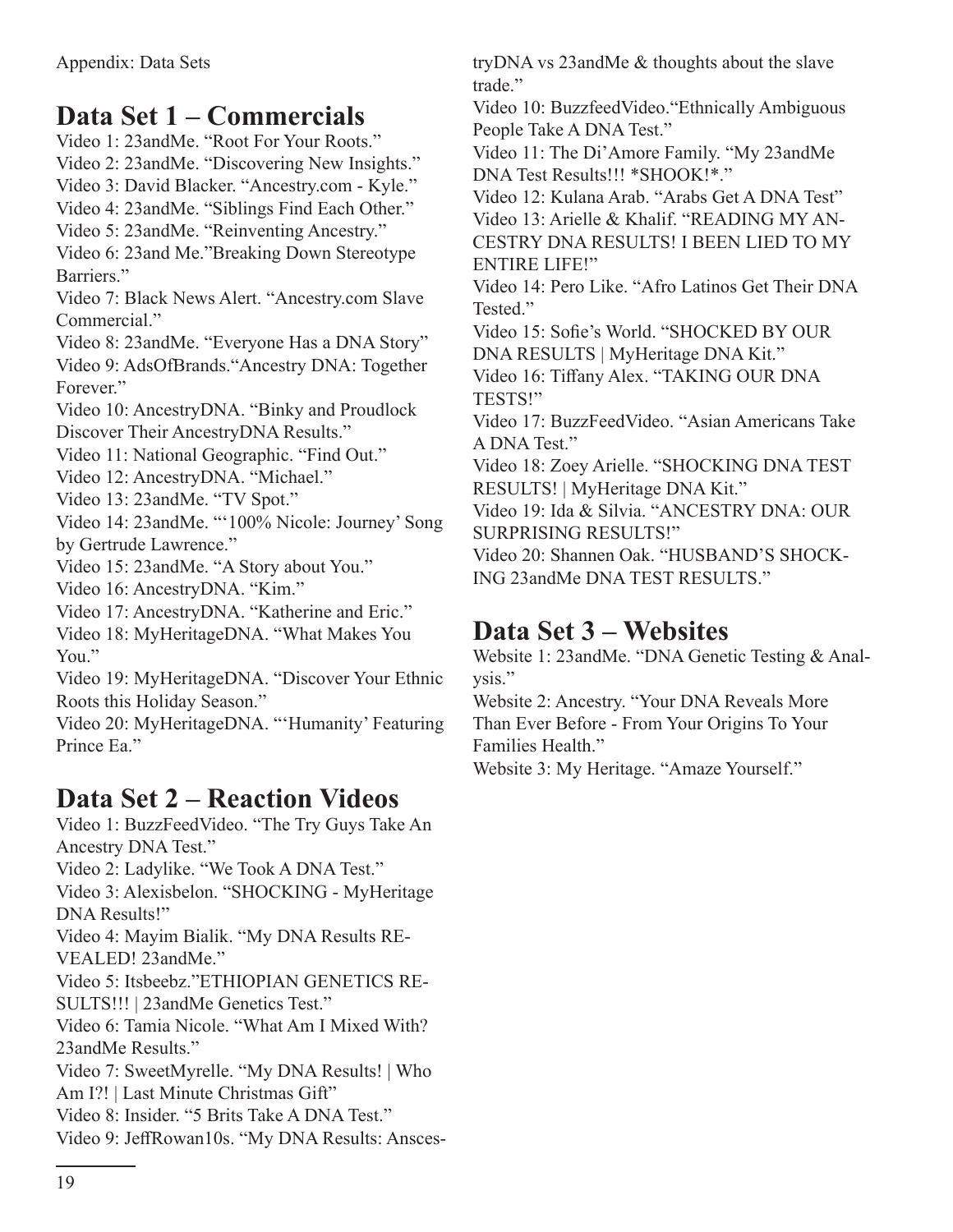# **Bibliography**

"Afro Latinos Get Their DNA Tested." Pero Like. July 25, 2018. YouTube Video, 7:39.https://youtu.be/ xsmy3kYNDpI Accessed March 2, 2020.

"Amaze Yourself." MyHeritage. Accessed January 24, 2020. https://www.myheritage.com/dna/?d=1

- "AncestryDNA | Binky and Proudlock Discover Their AncestryDNA Results." Ancestry. June 23, 2017. YouTube Video, 3:18. https://www.youtube.com/watch?v=2-kyu0HwD0A
- "Ancestry DNA: Our Surprising Results!" Ida & Silvia. July 8, 2018. YouTube Video, 12:46. https://youtu.be/Ec3j7a-1U8U.
- "AncestryDNA TV Commercial, 'Katherine & Eric.'" ISpot.tv video, 0:30. www.ispot.tv/ad/AZbh/ancestrydna-katherine-and-eric.
- "*AncestryDNA TV Commercial, 'Kim'." ISpot.tv video,* 0:30. 2015. www.ispot.tv/ad/wKqV/ancestryd na-kim.
- "Ancestry.com Kyle." Ancestry, July 13, 2015. YouTube Video, 0:30. https://youtu.be/2J5n8kzpbCs.
- "Ancestry.com Slave Commercial." Black News Alerts. April 22 2019. YouTube Video, 0:30. youtu.be/ Mvg17TsktEU.
- "Ancestry DNA: Together Forever."AdsOfBrands. March 2, 2017. YouTube Video, 1:05. youtu.be/ b08UdemajlQ.
- "AncestryDNA TV Commercial, 'Michael.'" ISpot.tv video, 0:30. www.ispot.tv/ad/oYk0/ancestrydna-mi chael.
- Anderson, Benedict. *Imagined Communities: Reflections on the Origin and Spread of Nationalism.* Lon don: Verso, 1991.
- "Arabs Get A DNA Test." Kulana Arab. August 9, 2019. YouTube Video, 16:26. https://youtu.be/WcqB fQ9ya-Q Accessed March 2, 2020.
- "Asian Americans Take A DNA Test." BuzzFeedVideo. April 18, 2018. YouTube Video, 10:49. https:// youtu.be/2ZR\_vMU8db8.
- Blumer, Herbert. "Race Prejudice as a Sense of Group Position." *Pacific Sociological Review* 1, no. 1 (1958): 3-7.
- Bourdieu, Pierre. "Social Space and Symbolic Power." *Sociological Theory* 7, no. 1 (1989): 14-25.
- Bowler, Peter J. *The Mendelian Revolution: The Emergence of Hereditarian Concepts in Modern Science and Society*. London: Bloomsbury, 2015.
- Boyd-Barrett, Oliver. "Media Imperialism." *In The Palgrave Encyclopedia of Imperialism and Anti-Impe rialism*, edited by Immanuel Ness and Zak Cope, 1-15. London: 2016.
- "Breaking Down Stereotype Barriers: Angelina's 23andMe Story." 23andMe. June 09, 2017. YouTube Vid eo, 4:15. https://youtu.be/PLazxh2pBdQ.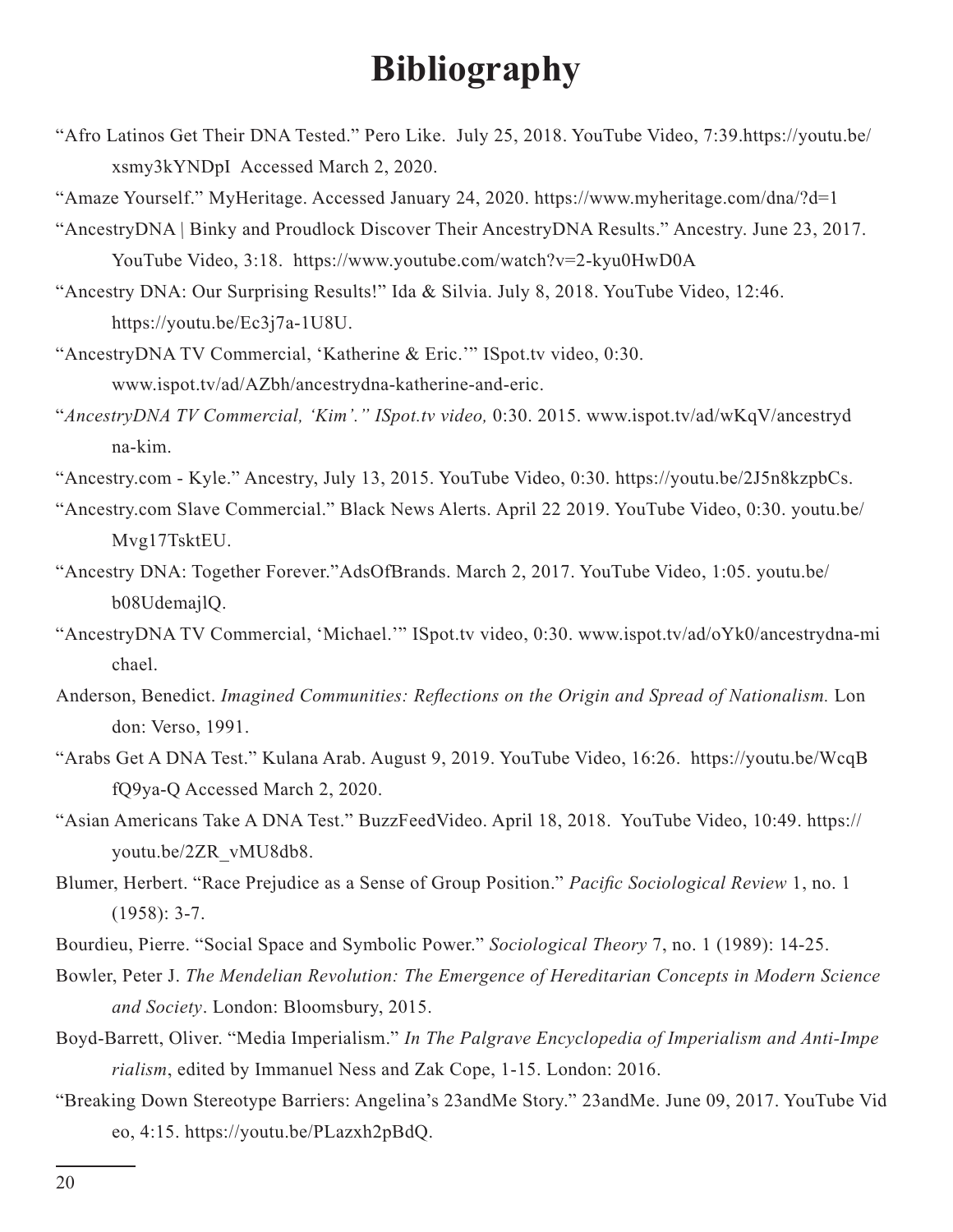- Brewer, Marilynn B. "The Psychology of Prejudice: Ingroup Love or Outgroup Hate?" *Journal of Social Issues* 55, no. 3 (1999): 429–44.
- Caulfield, Timothy, Amy L Mcguire, Mildred Cho, Janet A Buchanan, Michael M Burgess, Ursula Danil czyk, Christina M Diaz, et al. "Research Ethics Recommendations for Whole-Genome Research: Consensus Statement." *PLoS Biology* 6, no. 3 (2008).
- Caulfield, Timothy, and Tania Bubela. "Media representations of genetic discoveries: hype in the head lines." *Health Law Review* 12, no. 2 (2004): 53-61. http://hdl.handle.net/10822/524853.
- Cohen, Philip N. "How Troubling Is Our Inheritance? A Review of Genetics and Race in the Social Scienc es." *Annals of the American Academy of Political & Social Science* 661, no. 1 (2015): 65–84.
- Demmers, Jolle. *Theories of Violent Conflict: an Introduction.* London: Routledge, 2017.
- DeSalle, Rob, and Ian Tattersall. *Troublesome Science: the Misuse of Genetics and Genomics in Under standing Race*. New York: Columbia University Press, 2018.
- Dick, Hilary Parsons. *Words of Passage: National Longing and the Imagined Lives of Mexican Migrants.* Austin, TX: University of Texas Press, 2018.
- "Discovering New Insights Through DNA: Steven's DNA Story." 23andMe, April 22, 2018. YouTube Vid eo, 4:04. https://www.youtube.com/watch?v=RcTS6Q4ENsk.
- "DNA Genetic Testing & Analysis." 23andMe. Accessed May 10, 2018. https://www.23andMe.com/.
- "DNA Genetic Testing & Analysis." 23andMe. Accessed January 20, 2020. https://www.23andMe.com/.`
- "Ethiopian Genetics Results!!! | 23andMe Genetics Test." Itsbeebz. April 16, 2017. YouTube Vid eo, https://www.youtube.com/watch?v=VtfbNYQKStI.
- "Ethnically Ambiguous People Take A DNA Test." BuzzFeedVideo. October 6, 2018. YouTube Video, 19:56. youtu.be/5171eGo13hs. Accessed March 2, 2020.
- "Everyone Has a DNA Story (TV Ad)." 23andMe. January 2015. YouTube Video, 1:01. youtu.be/ zaRvMQR87jM.
- Fitzgerald, Kathleen J.1. "The Continuing Significance of Race: Racial Genomics in a Post Racial Era." *Humanity & Society* 38, no. 1 (February 2014): 49-66.
- Haraway, Donna Jeanne. "Cyborg Manifesto." *In Cultural Theory: An Anthology*, edited by Imre Szeman and Timothy Kaposy, 454-449. Hoboken: Wiley, 2010.
- ———. *Primate visions: Gender, race, and nature in the world of modern science.* East Sussex: Psychology Press, 1989.
- "HUSBAND'S SHOCKING 23andMe DNA TEST RESULTS." Shannen Oak. May 2, 2017. YouTube Video, 11:07. https://youtu.be/ndf0yxRIQoQ.
- Jiménez, Tomás R., Corey D. Fields, and Ariela Schachter. "How Ethnoraciality Matters: Looking inside Ethnoracial 'Groups'" *International Journal Of Electrical Engineering Education* 2, no. 2 (June 2015): 107-115.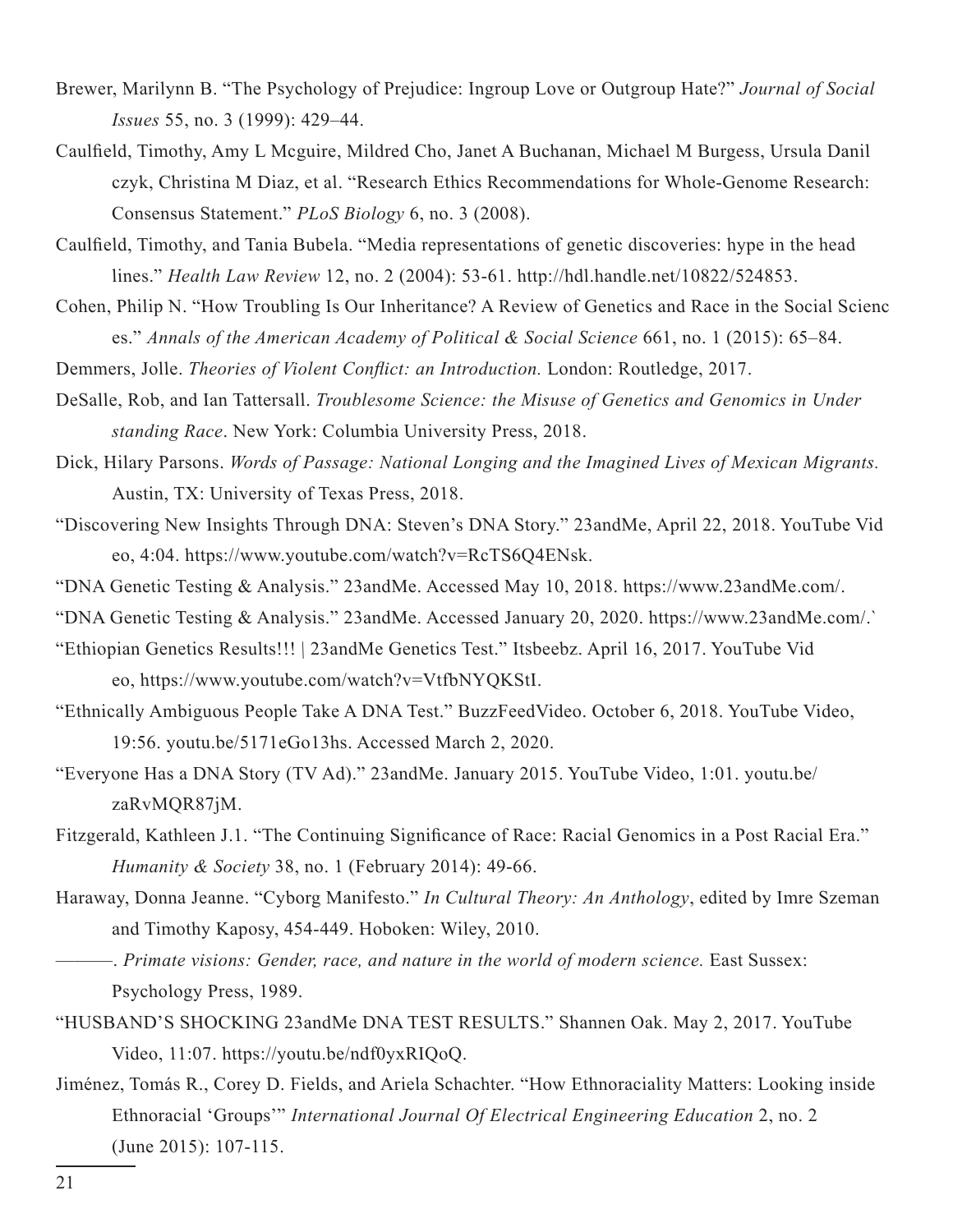- Jorgenson, Eric, Hua Tang, Maya Gadde, Mike Province, Mark Leppert, Sharon Kardia, Nicholas Schork, Richard Cooper, D.c. Rao, Eric Boerwinkle, and Neil Risch. "Ethnicity and Human Genetic Link age Maps." *The American Journal of Human Genetics* 76, no. 2 (2005): 276-90.
- Korte, Russell F. "A Review of Social Identity Theory with Implications for Training and Development." Journal of European Industrial Training 31, no. 3 (October 2007): 166–80.
- Kung, Jess, Gene Demby, and Shereen Marisol Meraji. "Is 'Race Science' Making Comeback?" *The Code Switch Podcast*. Podcast transcript, July 10, 2019. https://www.npr.org/sections/ codeswitch/2019/07/10/416496218/is-race-science-making-a-comeback
- Lee, Sandra Soo-Jin. "Race, Risk, and Recreation in Personal Genomics: The Limits of Play." *Medical Anthropology Quarterly* 27, no. 4 (December 2013): 550-569.
- Leroux, Darryl. 2018. "'We've Been Here for 2,000 Years': White Settlers, Native American DNA and the Phenomenon of Indigenization." *Social Studies of Science (*Sage Publications, Ltd.) 48
- Lourenço, Ramon Fernandes, and Maria Inês Tomaél. "Actor-Network Theory and Cartography of Contro versies in Information Science." *Pesquisa Brasileira Em Ciência Da Informação e Biblioteconomia*  14, no. 2 (2019): 121–40.
- Morning, Ann. "Does Genomics Challenge the Social Construction of Race?" *Sociological Theory* 32, no. 3 (2014): 189–207.
- "My DNA Results: AnscestryDNA vs 23andMe & thoughts about the slave trade." JeffRowan10s. May 16, 2017. YouTube Video, 26:16. Accessed March 2, 2020. https://youtu.be/IpCp1cNjvw4.
- "My DNA Results Revealed! 23andMe || Mayim Bialik." Mayim Bialik. April 01, 2017. YouTube Video, 8:54. https://youtu.be/RPLuAc\_ZkvI. Accessed March 2, 2020.
- "My DNA Results! | Who Am I?! | Last Minute Christmas Gift | ShimmerDi." SweetMyrelle. December 17, 2017. YouTube Video, 8:06. https://www.youtube.com/watch?v=PIbQXwJPnd4
- "MyHeritage DNA TV Commercial, 'Humanity' Featuring Prince Ea." ISpot.tv video, 0:30. 2017. https:// www.ispot.tv/ad/wYFV/myheritage-dna-humanity-featuring-prince-ea
- "MyHeritage DNA TV Commercial, 'What Makes You, You?'

ISpot.tv video, 0:30. 2018. https://www.ispot.tv/ad/wQhu/myheritage-dna-what-makes-you-you

"MyHeritage TV Commercial, 'Cyber Monday.'" ISpot.tv video, 0:30. 2017.

https://www.ispot.tv/ad/wsdk/myheritage-discover-your-ethnic-roots-this-holiday-season

- "My 23andMe DNA Test Results!!! \*SHOOK!\*" The Di'Amore Family. July 2, 2018. YouTube Video, 5:45. youtu.be/m0ZkwbiK\_yA. Accessed March 2, 2020.
- "National Geographic Genographic 2.0 Kit TV Commercial, 'Find Out.'"

ISpot.tv video, 0:30. www.ispot.tv/ad/AJSR/national-geographic-genographic-20-kit-find-out.

Pradhan, Uma. "Simultaneous Identities: Ethnicity and Nationalism in Mother Tongue Education in Nepal." *Nations and Nationalism* 25, no. 2 (2019): 718-738.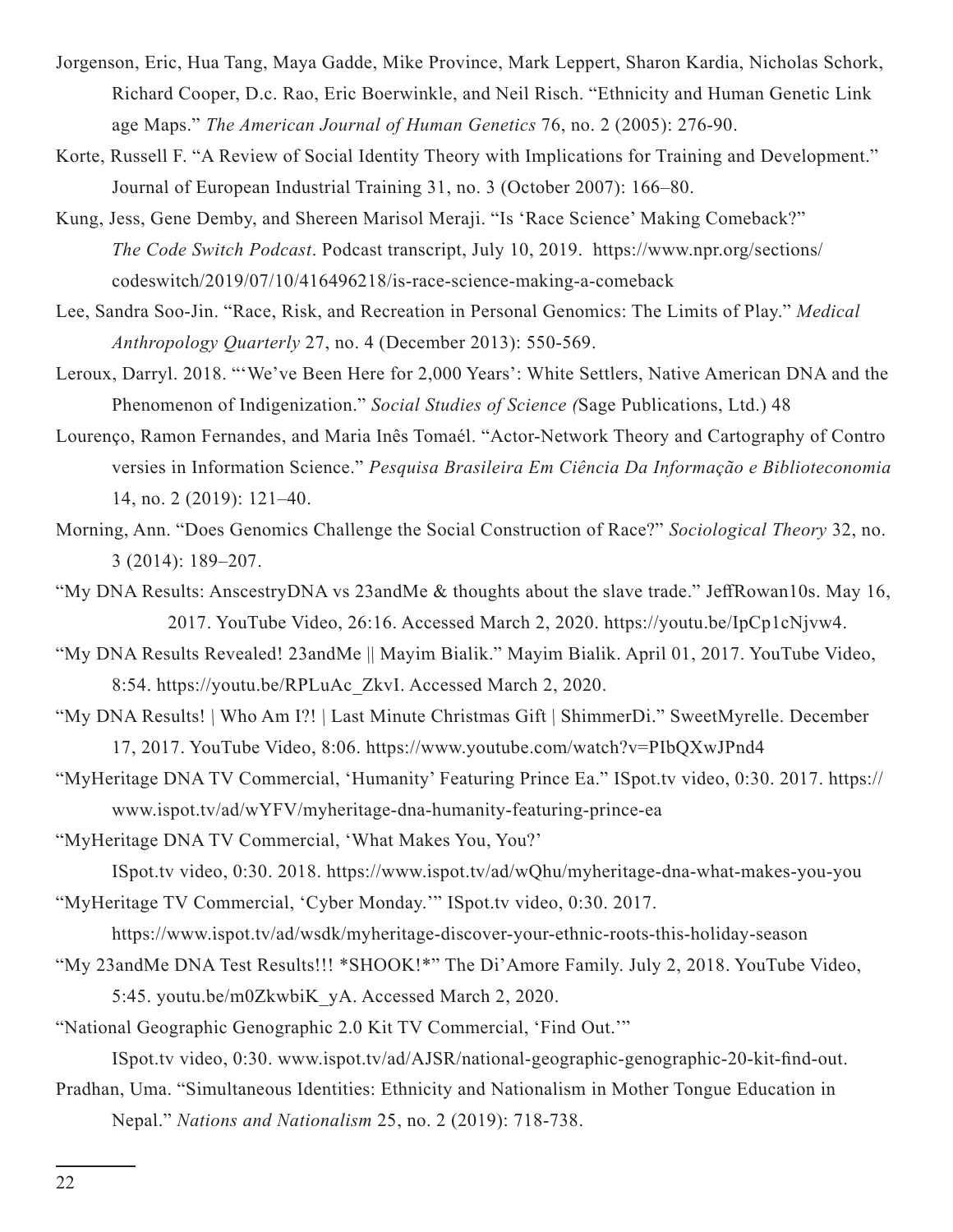- Rajan, Kaushik Sunder. "Salvation and Nation." In *Biocapital: the Constitution of Postgenomic Life.*  Durham: Duke University Press, 2007.
- "Reading My Ancestry DNA Results! I Been Lied to My Entire Life!!" Arielle & Khalif. April 29, 2018. YouTube Video, 11:26. https://youtu.be/3fS8nPo21Dg.
- Reich, David. "'Race' In The Age Of Modern Genetics." *New York Times*, March 25, 2018. https://www.nytimes.com/2018/03/23/opinion/sunday/genetics-race.html.
- "Root For Your Roots With 23andMe." 23andMe, April 05, 2018. YouTube Video, 0:30. https://www.youtube.com/watch?v= 12r5jQfdV3k feature=youtu.be.
- Rosa, Jonathan, and Nelson Flores. "Unsettling Race and Language: Toward a Raciolinguistic Perspec tive." *Language in Society* 46, no. 5 (2017): 621-47.
- Roth, Wendy D., and Biorn Ivemark. "Genetic Options: The Impact of Genetic Ancestry Testing on Con sumers' Racial and Ethnic Identities." *American Journal of Sociology* 124, no. 1 (2018): 150–84.

Saini, Angela. *Superior: the Return of Race Science*. Boston: Beacon Press, 2019.

- Sankar, Pamela, and Mildred K. Cho. "Toward a New Vocabulary of Human Genetic Variation." *Science*  298 (November 2002): 1337–38.
- "Siblings Find Each Other: Mandy and Jason's 23andMe Story." 23andMe, November 16, 2016. YouTube Video, 3:35. https://www.youtube.com/watch?v=HD9Mr2Rq0nI
- "Shocked By Our Ancestry DNA Results | MyHeritage DNA Kit." Sofie's World. July 31, 2018. YouTube Video, 15:00. https://youtu.be/BMe83vuTaP8 Accessed March 2, 2020.
- "Shocking DNA Test Results! | MyHeritage DNA Kit." Zoey Arielle. August 26, 2018. YouTube Video, 9:27. https://youtu.be/fSmS0TWD-\_U .
- "Shocking MyHeritage DNA Results!" Alexisbelon. March 31, 2017. YouTube Video, 10:40. https://www.youtube.com/watch?v=hI3BI7InnZQ. Accessed March 2, 2020.
- Somers, M. R. "The Narrative Constitution of Identity: A Relational and Network Approach," *Theory and Society* 23 (1994): 605–649.
- "Taking Our DNA Tests!" Tiffany Alex. November 30, 2017. YouTube Video, 13:36. https://youtu.be/RP4vn5k2ZTI.
- "The Try Guys Take An Ancestry DNA Test." BuzzFeed. May 20, 2017. YouTube Video, 10:00. https://www.youtube.com/watch?v=N06g2kc1Dxo. Accessed March 2, 2020.
- Turner, J. C., R. J. Brown, and H. Tajfel. "Social Comparison and Group Interest Ingroup Favouritism." *European Journal of Social Psychology* 9, no. 2 (June 1979): 187–204.
- Turner, John C., and Rina S. Onorato. "Social Identity, Personality, and the Self-Concept: A Self-Categorization perspective." *The Psychology of the Social Self* (1999): 11-46.
- "What Am I Mixed With? 23andMe Results." Tamia Nicole. June 21, 2019. YouTube Video, 15:47. https://youtu.be/WGIM82vIqRc.